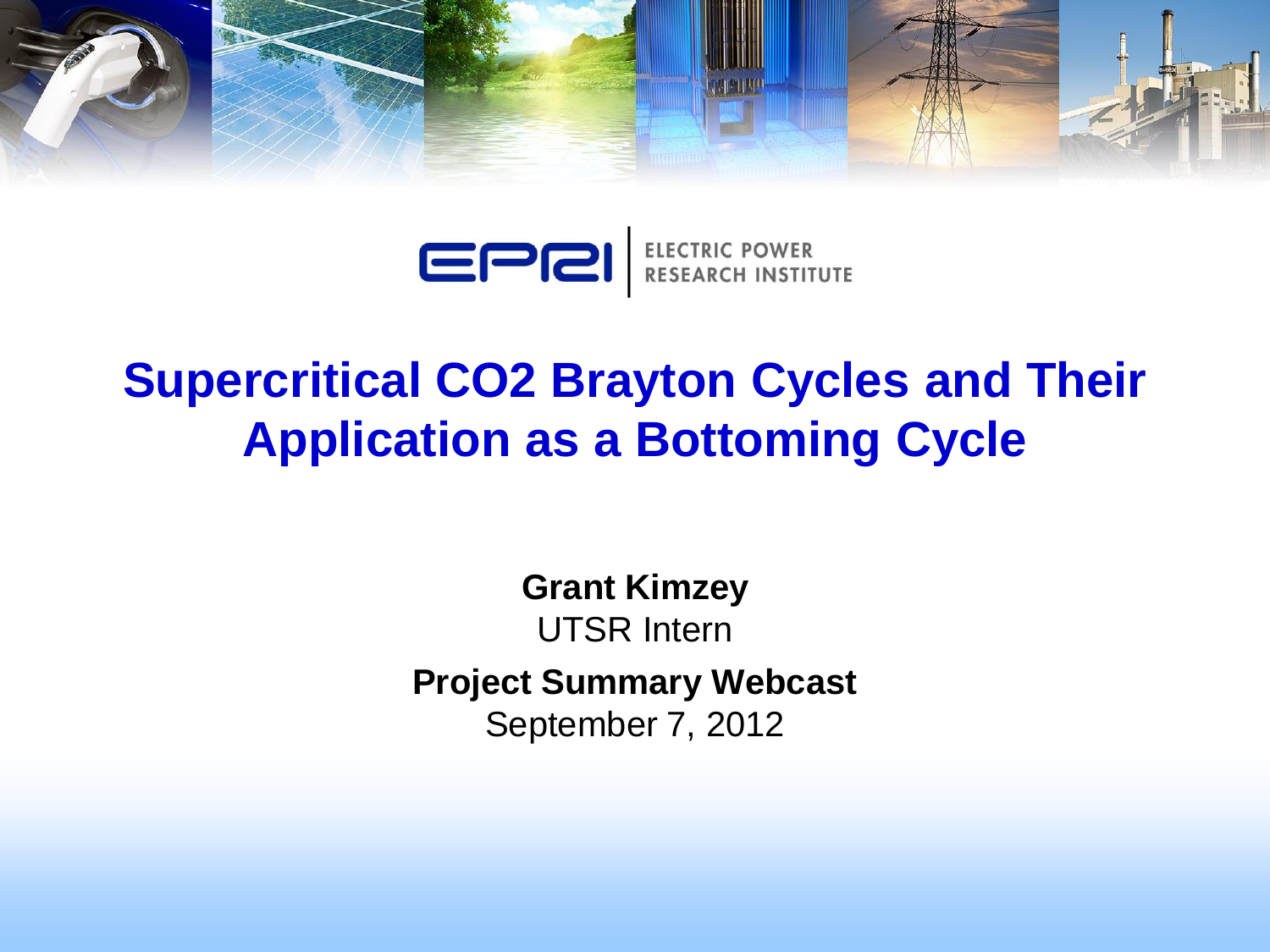#### **Contents**

- Introduction
- Assumptions and Design Parameters
- Benchmarks
- Initial Modeling
- Development of a Performance Metric
- Possible Cycle Designs and Performance Data
- Summary and Recommendations

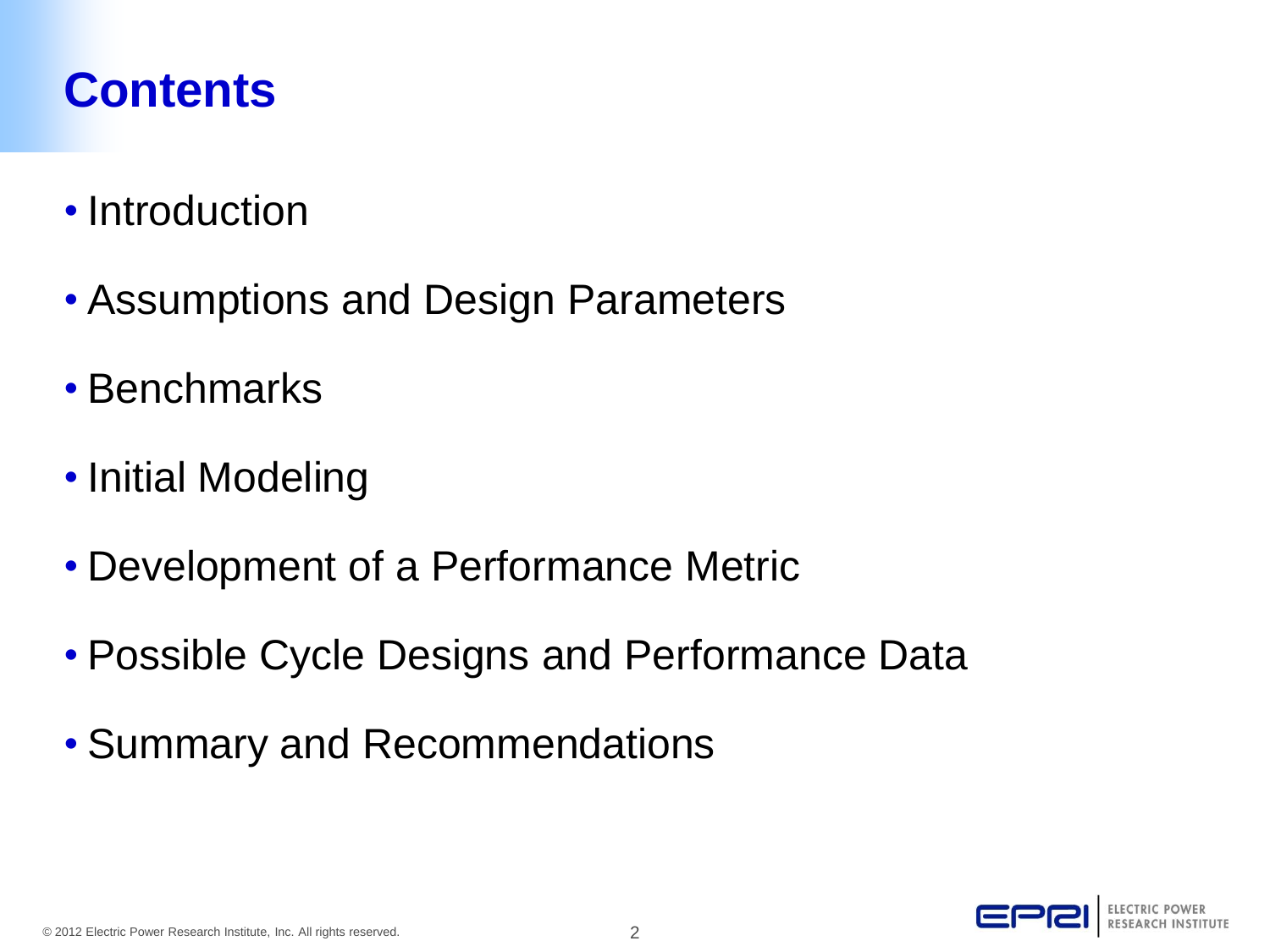## **Introduction**

- Recently, there has been a flurry of research activity aimed toward implementing a closed Brayton cycle using supercritical carbon dioxide (sCO2) as the working fluid
- The possible advantages of an sCO2 cycle include
	- A marginally higher thermal efficiency than a Rankine steam cycle operating within the same temperature range
	- Lower capital cost than a Rankine cycle due to higher power density
		- smaller turbo-machinery  $\rightarrow$  lower weight  $\rightarrow$  lower cost
- Most sCO2 cycle research to date concerns its application to nuclear power generation as a topping cycle, but the purpose of this project is to examine the possible benefits of using an sCO2 cycle as the bottoming cycle for a natural gas turbine topping cycle.

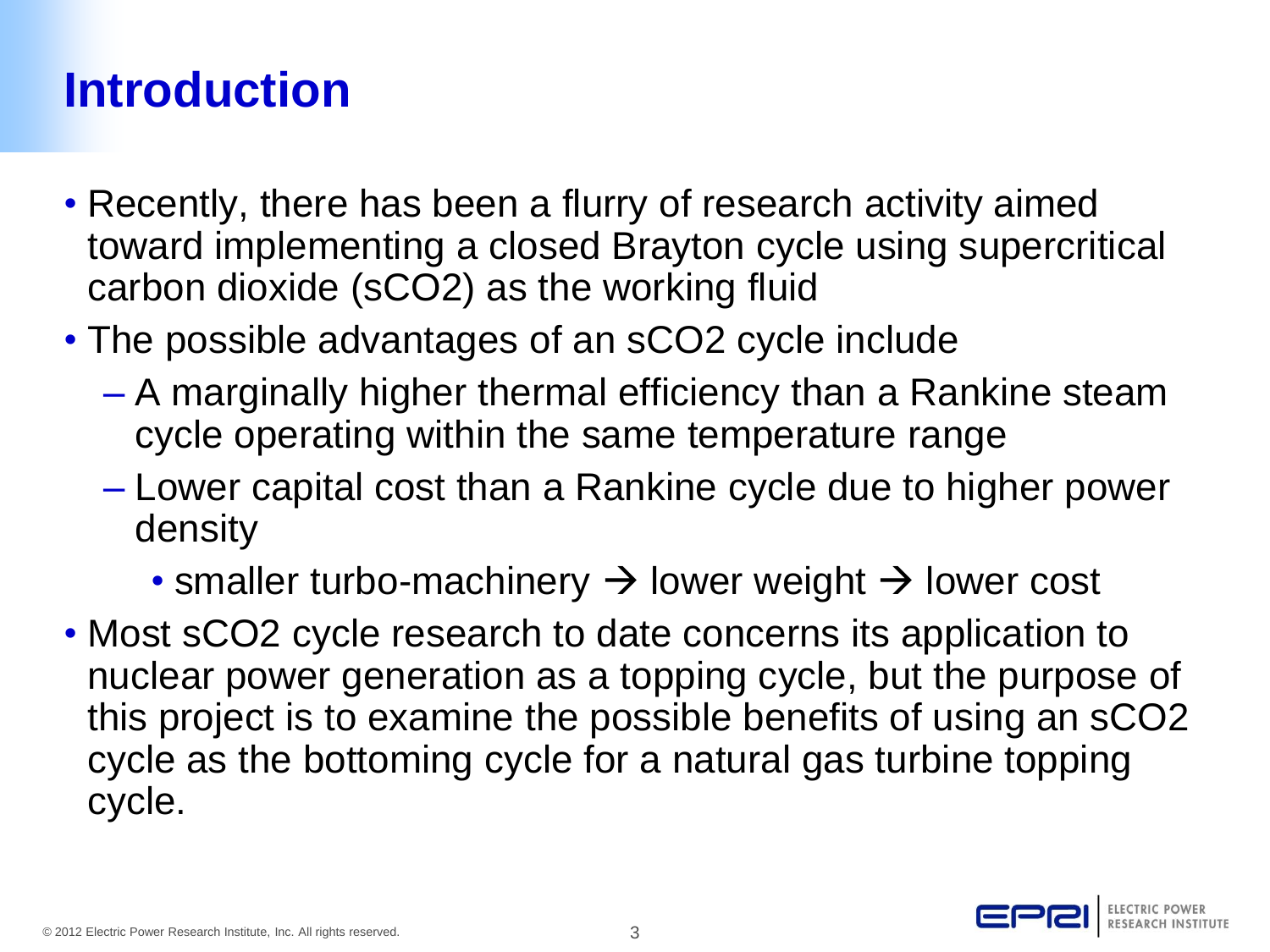## **Short Discussion of Brayton Cycle**

- The ideal Brayton Cycle consists of:
- 1. Isentropic (constant entropy) compression
- 2. Isobaric (constant pressure) heating
- 3. Isentropic (constant entropy) expansion
- 4. Isobaric (constant pressure) cooling



- Irreversibilities that occur during compression and expansion reduce the efficiency of real Brayton cycles
- Pressure drops through heat exchangers and recuperators also reduce the efficiency of real Brayton cycles

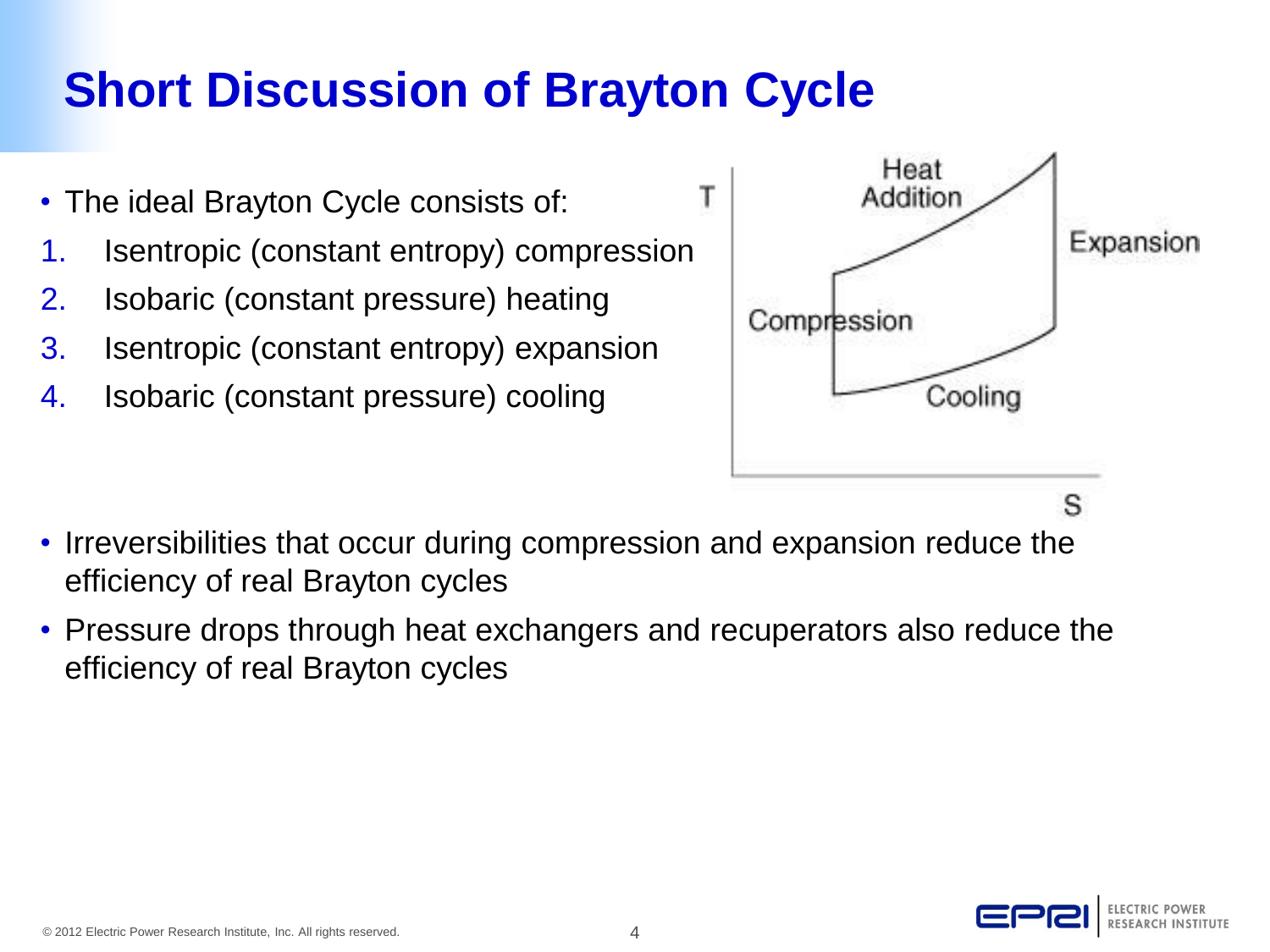#### **Assumptions**

Unless otherwise noted, these assumptions were used for all of the following sCO2 cycle modeling efforts

- The terminal temperature difference (TTD) of each recuperator and heat exchanger is assumed to be 20°C
- Compressors have an assumed 85% isentropic efficiency
- Turbines have an assumed 90% isentropic efficiency
- Pressure drops through recuperators and heat exchangers have an assumed value of 0.5%
- Steady-state operation, no ramping up or down
- Perfectly insulated ducting, no heat loss to environment, except through precoolers/intercoolers

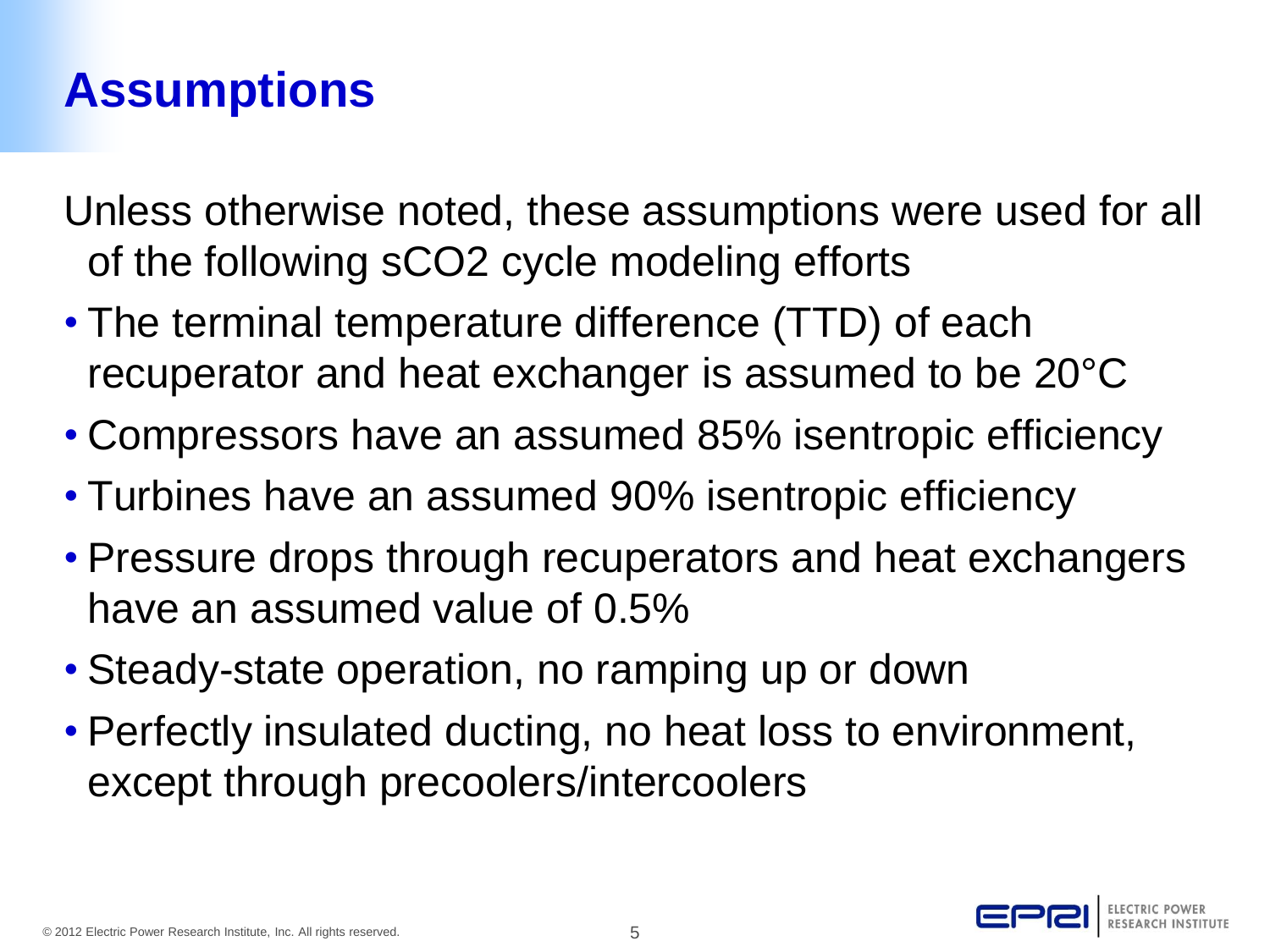## **Design Constraints**

- The minimum precooled stream temperature will be 37°C
- To keep the pipe and flange size low, the maximum pressure is limited to 276 bar (4000 PSI).
- The maximum cycle temperature is limited to 20°C below the exhaust temperature of the topping cycle.
- The terminal temperature difference (TTD) of each recuperator is limited to 20°C .

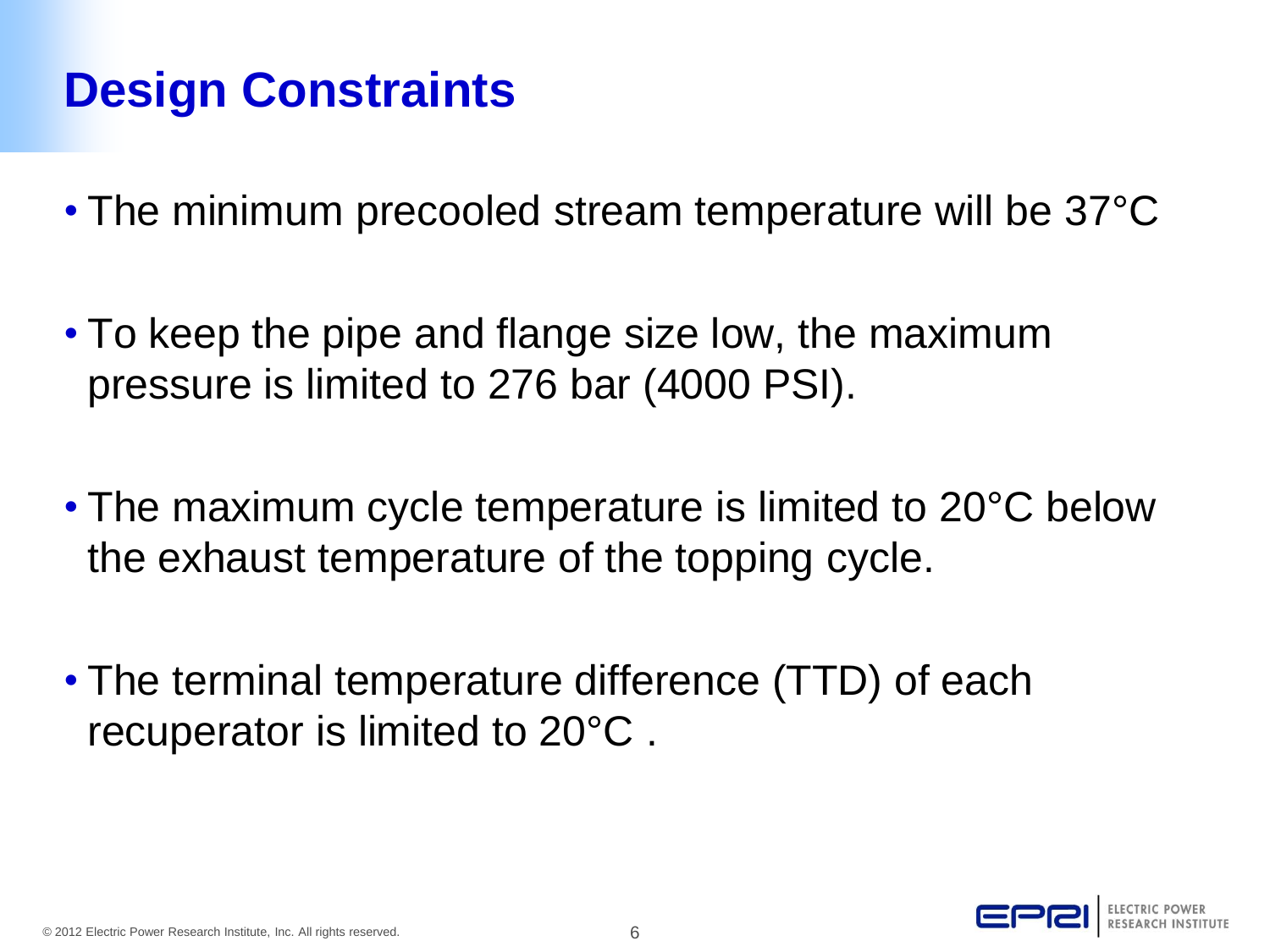#### **Benchmarks**

• For the purposes of this study, two modern combined cycles were used as benchmarks, the Siemens H class and the GE LM6000-PH

| <b>Combined Cycle</b>        | <b>Siemens H class</b> | <b>GE LM6000-PH</b> |
|------------------------------|------------------------|---------------------|
| <b>Bottoming Cycle Power</b> | <b>195 MW</b>          | <b>14 MW</b>        |
| <b>Exhaust Flow Rate</b>     | 820 kg/s               | 138.8 kg/s          |
| <b>Exhaust Temperature</b>   | 625 °C                 | 471 $\degree$ C     |

- The exhaust properties of each topping cycle were used to model each possible sCO2 cycle configuration, and the predicted sCO2 bottoming cycle power output was recorded
- The power output of the current bottoming cycle on these plants can be compared to the theoretical sCO2 power output under the same exhaust conditions in order to gauge their performance

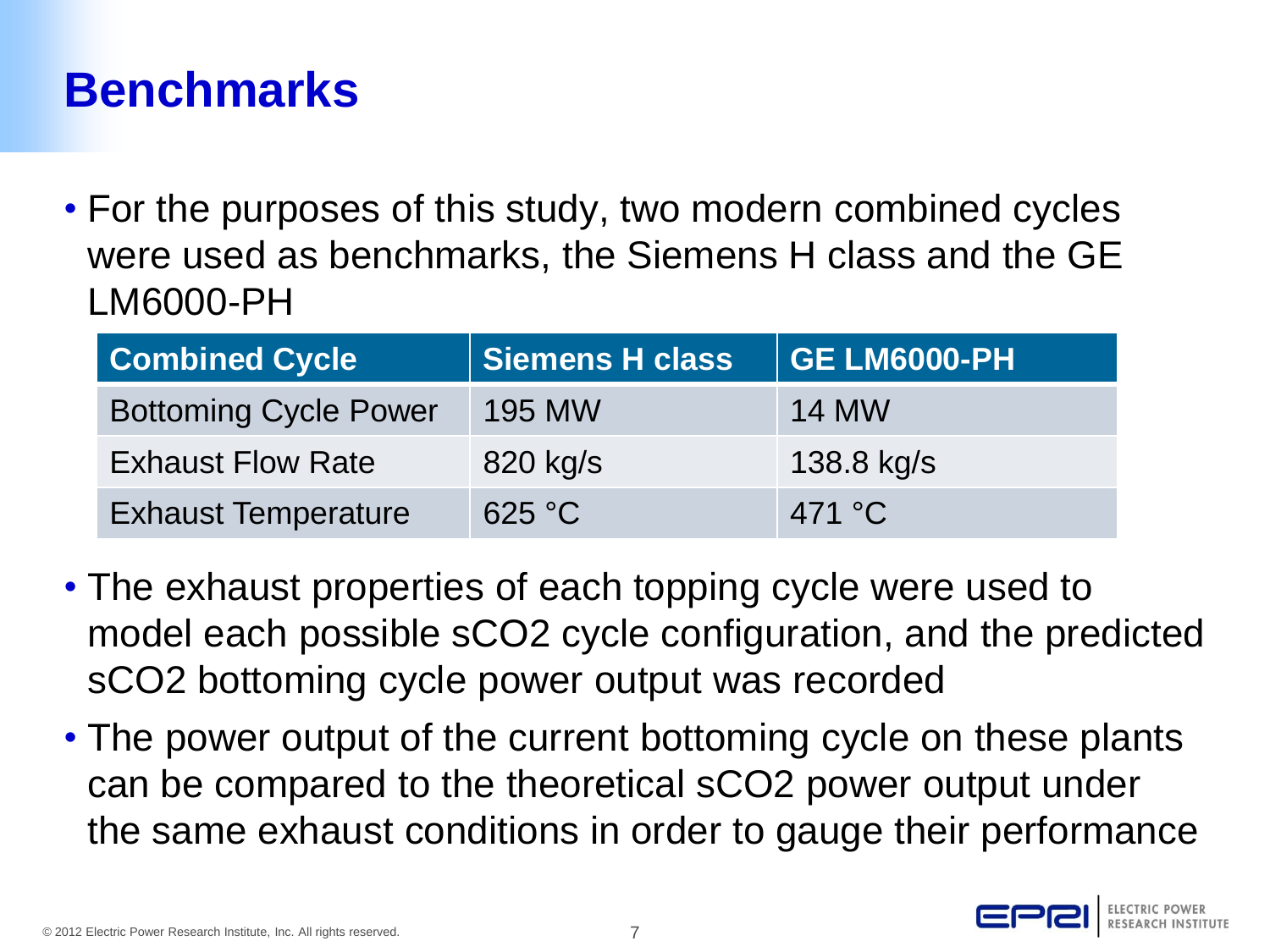## **Initial Cycle Modeling and Analysis**

• At the start of the project, 3 commonly proposed sCO2 Brayton cycles were modeled, using the NIST fluid properties database, Refprop, in conjunction with MATLAB software.



Simple Recuperated Bottoming Cycle

Thermal Efficiency = 40.3%

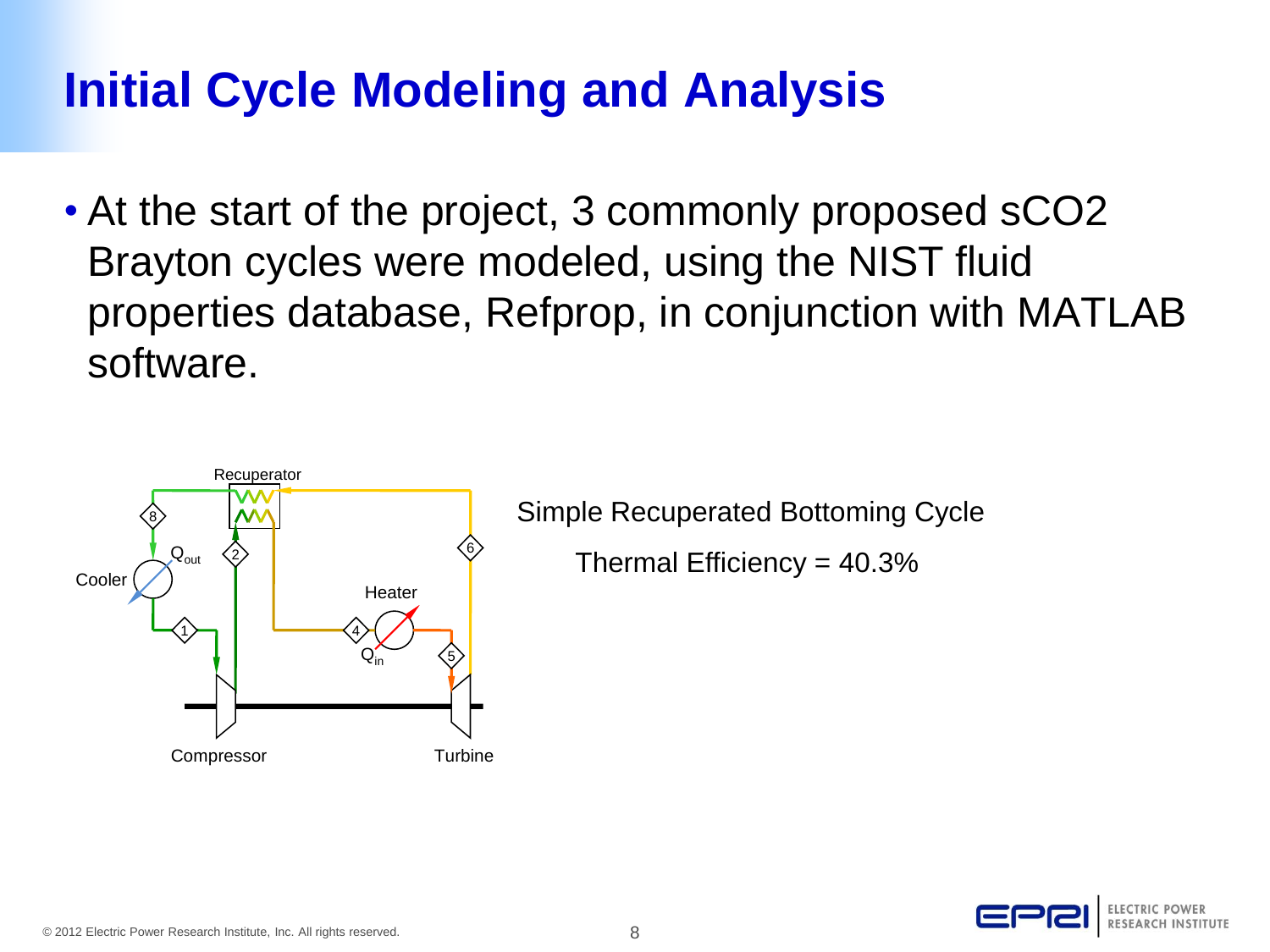# **Commonly Proposed sCO2 Cycles (Cont.)**



Bottoming Cycle with Recompression

Thermal Efficiency = 45.4%



Bottoming Cycle with Recompression and Reheat

Thermal Efficiency = 49.3%

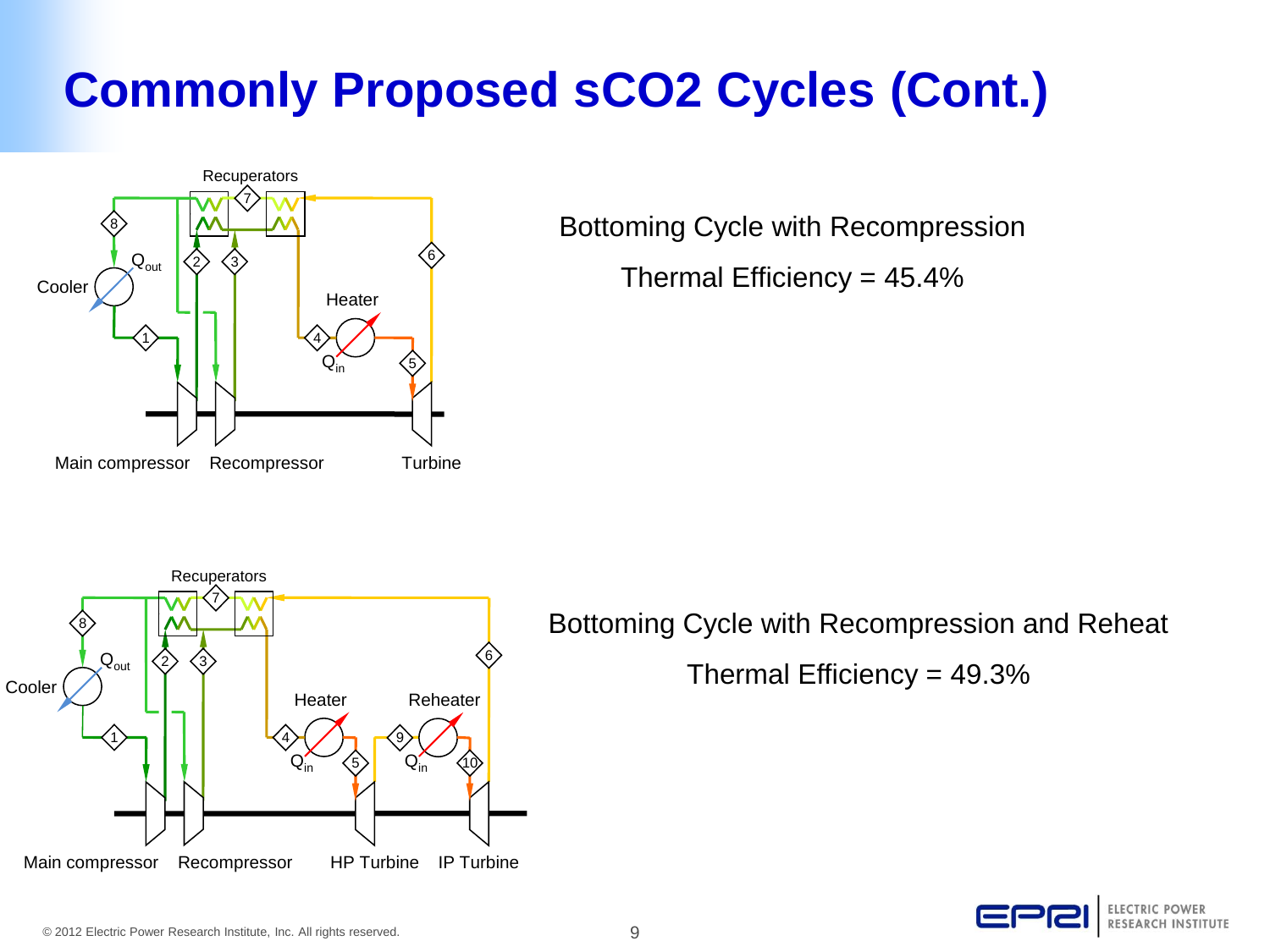#### **Problems With Initial Modeling**

- After modeling the 3 commonly proposed cycles, doubts arose concerning the performance of these cycles in a bottoming cycle application.
- A presentation by Echogen Power Systems explained the problem: a high thermal efficiency does not necessarily mean that the cycle will generate the maximum amount of power.
- A high performing bottoming cycle must balance thermal efficiency with the ability of the cycle to extract the maximum amount of heat from the exhaust gases.
- The 3 cycles that were initially modeled, while boasting high efficiency, do not adequately utilize the heat available to them.

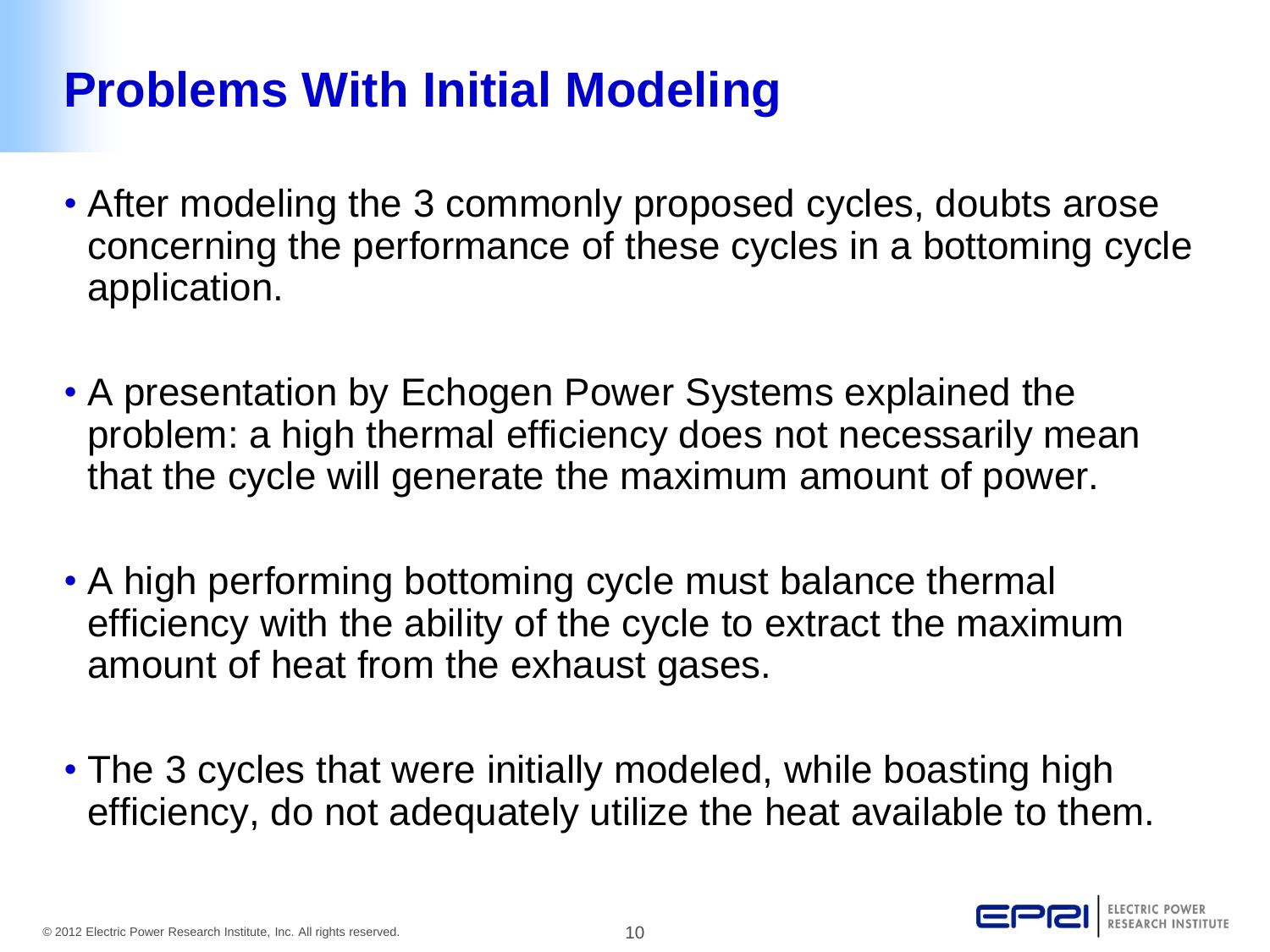## **An Example of the Problem**

This simple recuperated bottoming cycle can be used to illustrate the problem



While this cycle can reach 40.3% thermal efficiency, there is a severely limited amount of heat available that can be converted into useful work. The heat exchanger can only recover heat from the exhaust gases if the exhaust gases have a higher temperature than the working fluid. This means that the total input heat from the exhaust gases is

$$
Q_{\text{in}} = m_{\text{exhaust}} * (h|_{T=T_{\text{exhaust,in}}} - h|_{T=T_4+TTD})
$$

Due to the recuperator, T4 can be pretty high, around 400°C if this cycle was used as a bottoming cycle for the H class turbine. Once the topping cycle exhaust is cooled to nearly this temperature, no more heat can be recovered, and the exhaust leaves the combined cycle carrying a significant fraction of its initial energy, which is undesirable. A more effective configuration would utilize this wasted heat and produce more shaft power.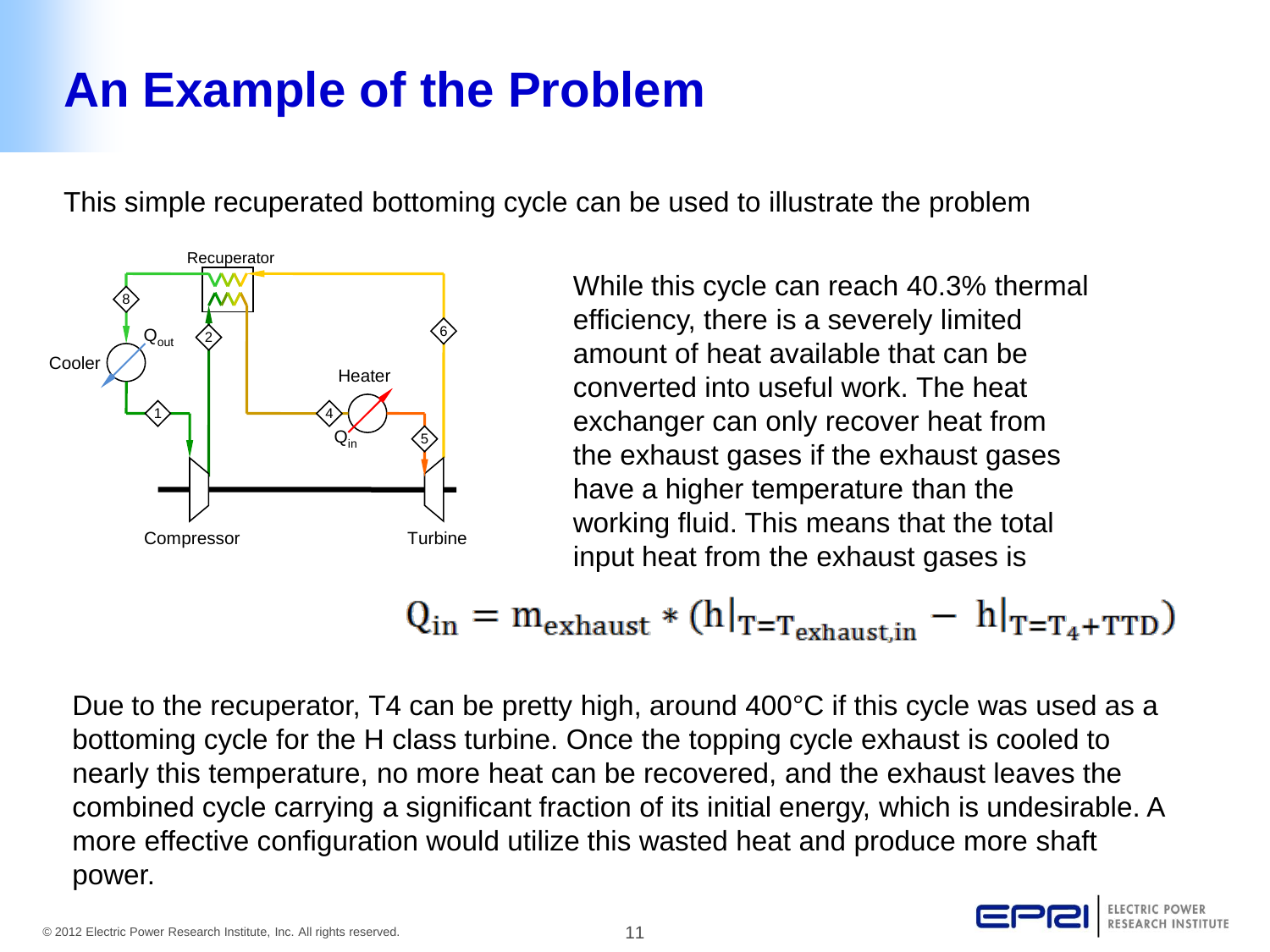## **Development of a Performance Metric**

- Using thermal efficiency to describe the performance of an sCO2 bottoming cycle is not sufficient
- The ideal cycle will find the balance between thermal efficiency and high heat recovery
- Specifically, the ideal bottoming cycle will maximize the value of:

$$
\eta_{\text{cycle}} * \Delta T_{\text{exhaust}}
$$

• In order to judge the relative performance of an sCO2 bottoming cycle against a Rankine steam cycle, analysis should compare the power output, rather than the efficiency

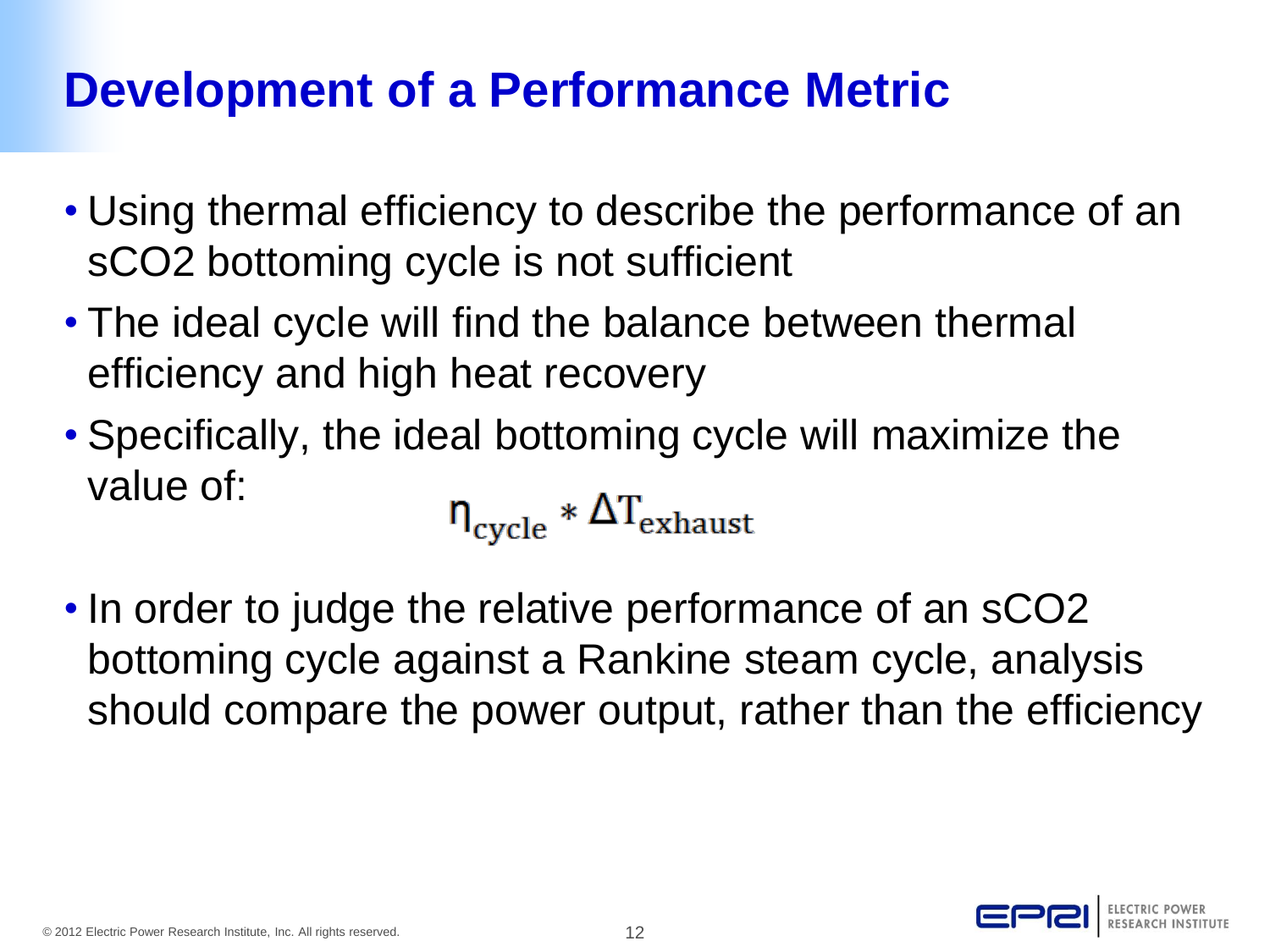## **Echogen's Solution**

• In a presentation by Echogen, a cascade style configuration was proposed



• At the cost of efficiency, the heat recovery of this configuration is significantly improved, cooling the exhaust gases to marginally above the compressor outlet temperature.

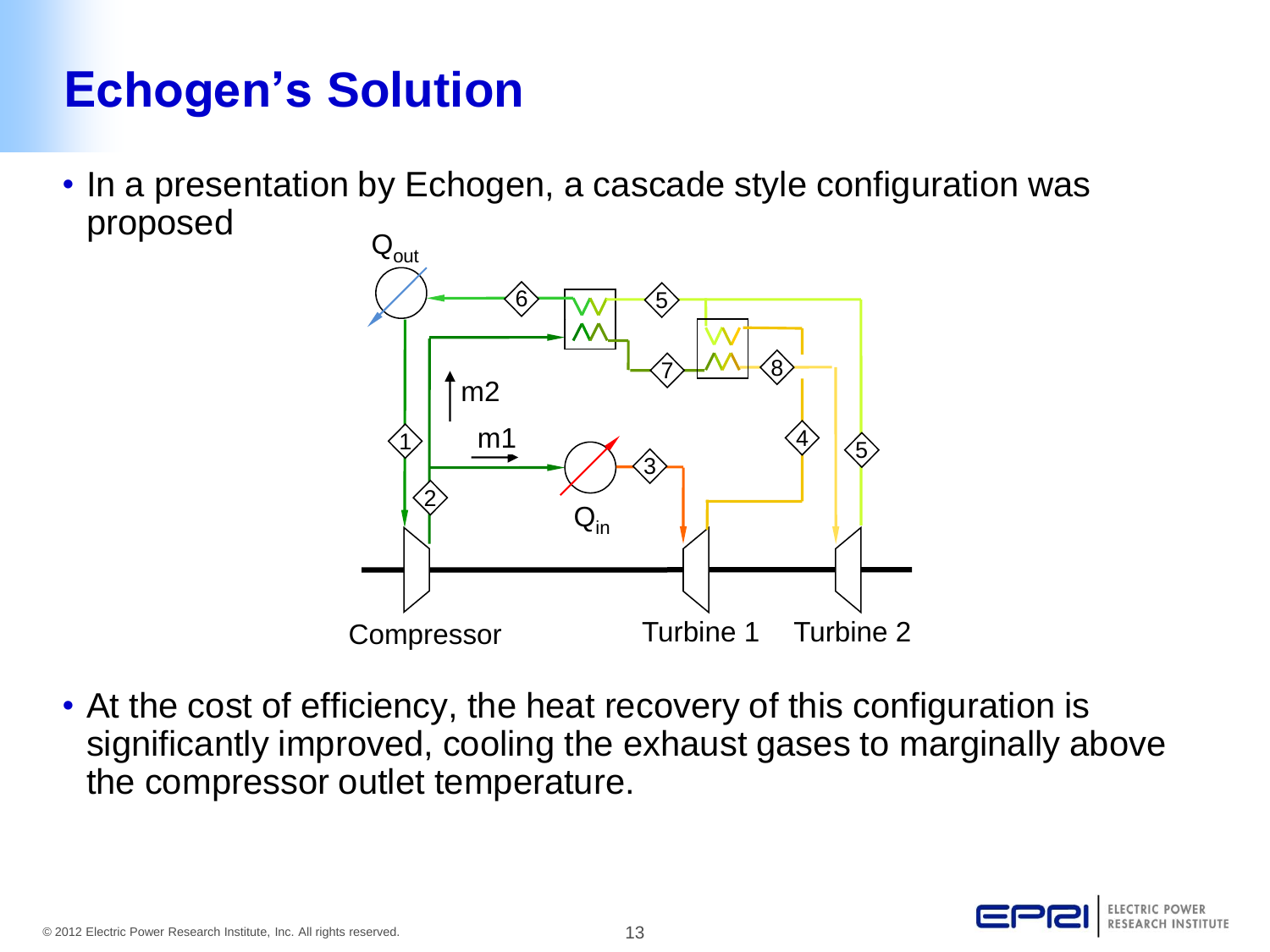#### **Performance of the Echogen Baseline Configuration**

• The Echogen cycle is a definite improvement upon the initial 3 cycles modeled, due to its ability to recover a large amount of heat from the exhaust gases of the topping cycle.

|                                            | H Class       | <b>LM6000</b>  |
|--------------------------------------------|---------------|----------------|
| <b>Bottoming Cycle 1 Power</b>             | <b>133 MW</b> | <b>14.2 MW</b> |
| <b>Current Steam Bottoming Cycle Power</b> | 195 MW        | 14.0 MW        |

• This cycle has marginally improved power output compared to the current LM6000 bottoming cycle, but falls short of the high efficiency steam bottoming cycle in place on the H Class.

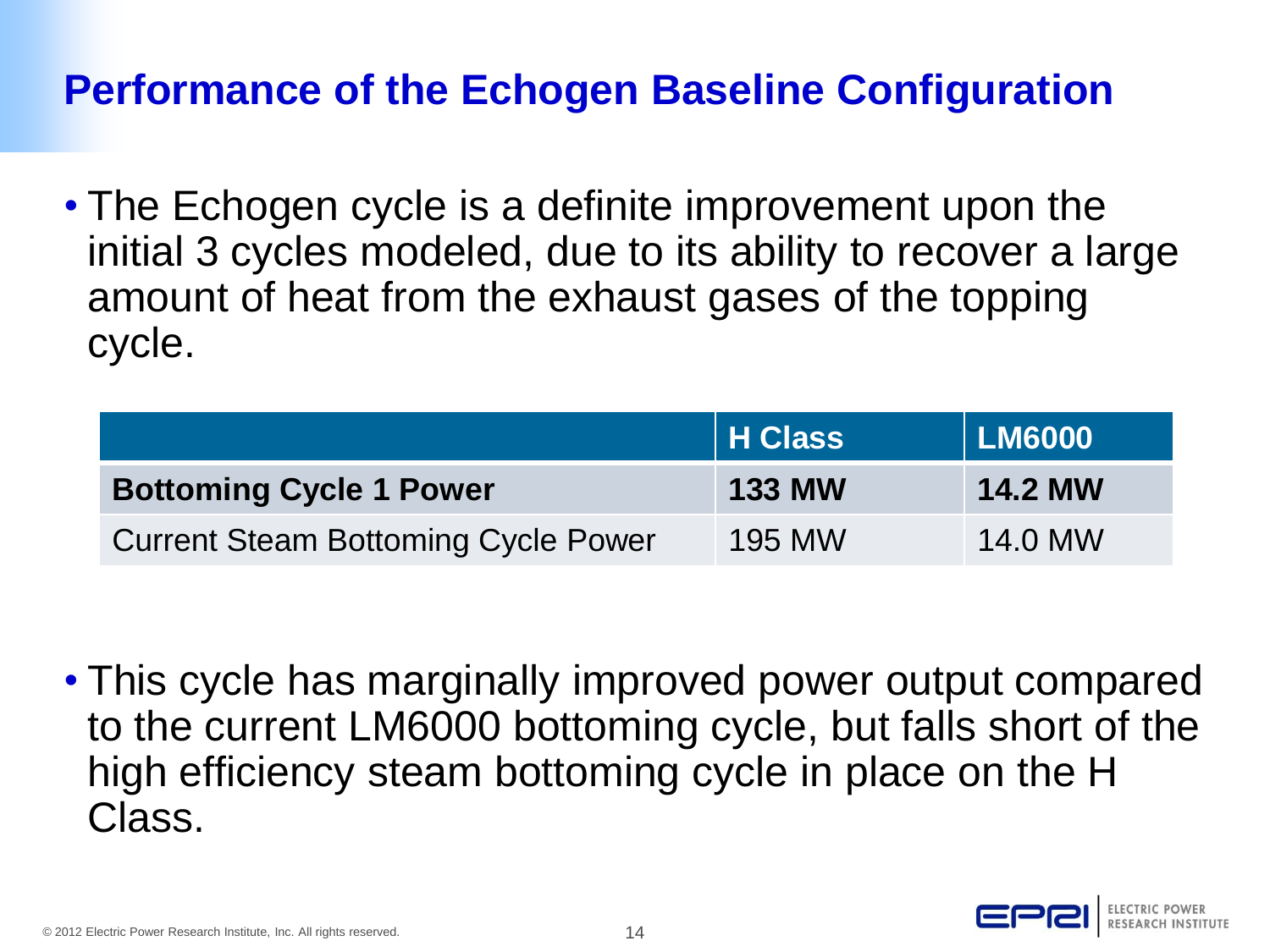#### **Recuperator Temperature Profile of Cycle 1**



- The low temperature recuperator in this design is ineffective because of the difference in mass flow through the hot and cold side.
- The precooler rejects a lot of heat because the low temperature recuperator does not recover it.

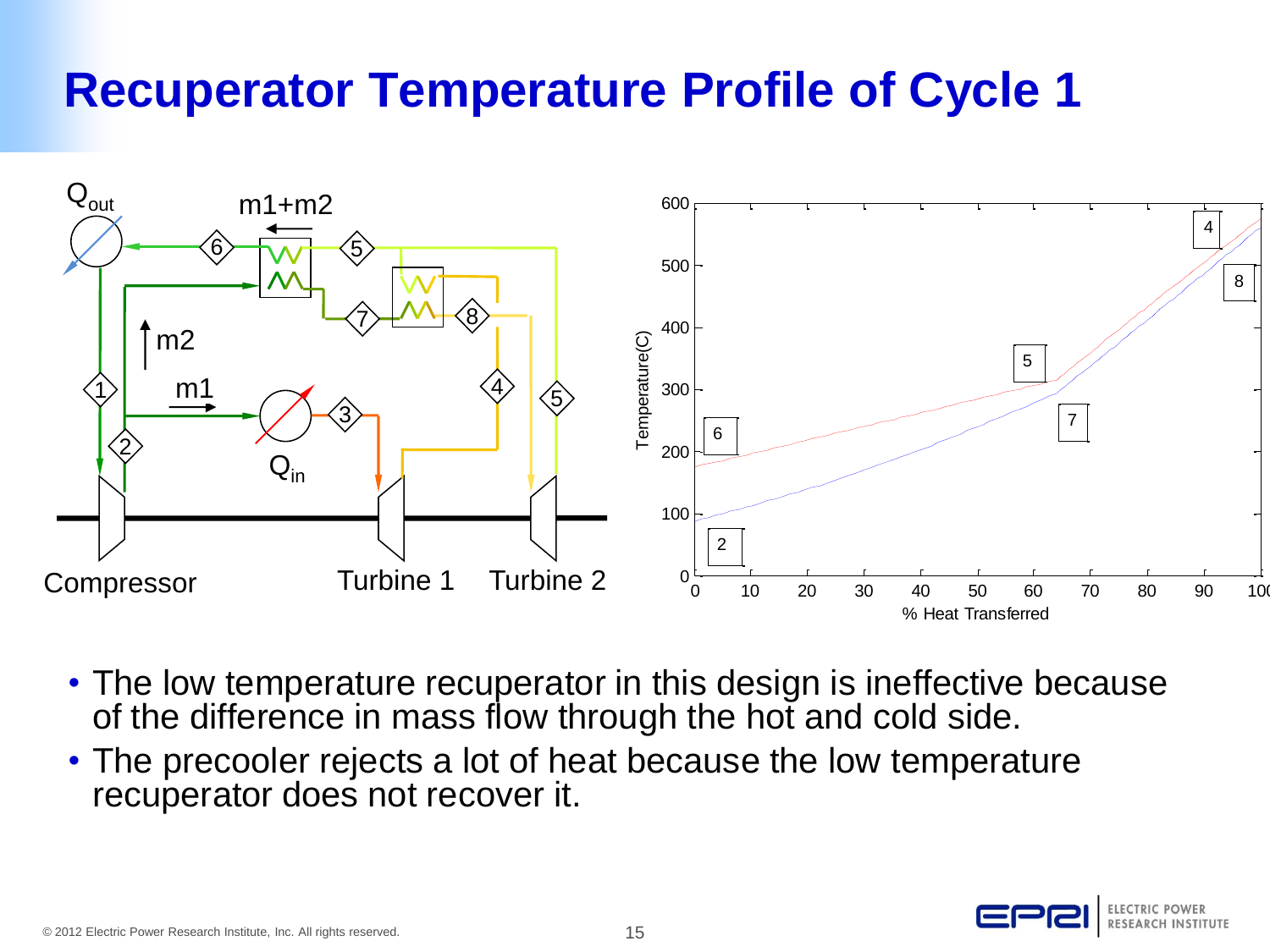## **Alternative to Echogen Cycle**

• In an attempt to reduce the amount of heat rejection in the precooler, I designed an alternative cycle that heats the CO2 on the way to both turbines



- In this configuration, m2 can be increased. This lowers the precooler inlet temperature, which means that less heat is rejected from the precooler
- This cycle will be referred to as Cycle 2 for the remainder of this presentation

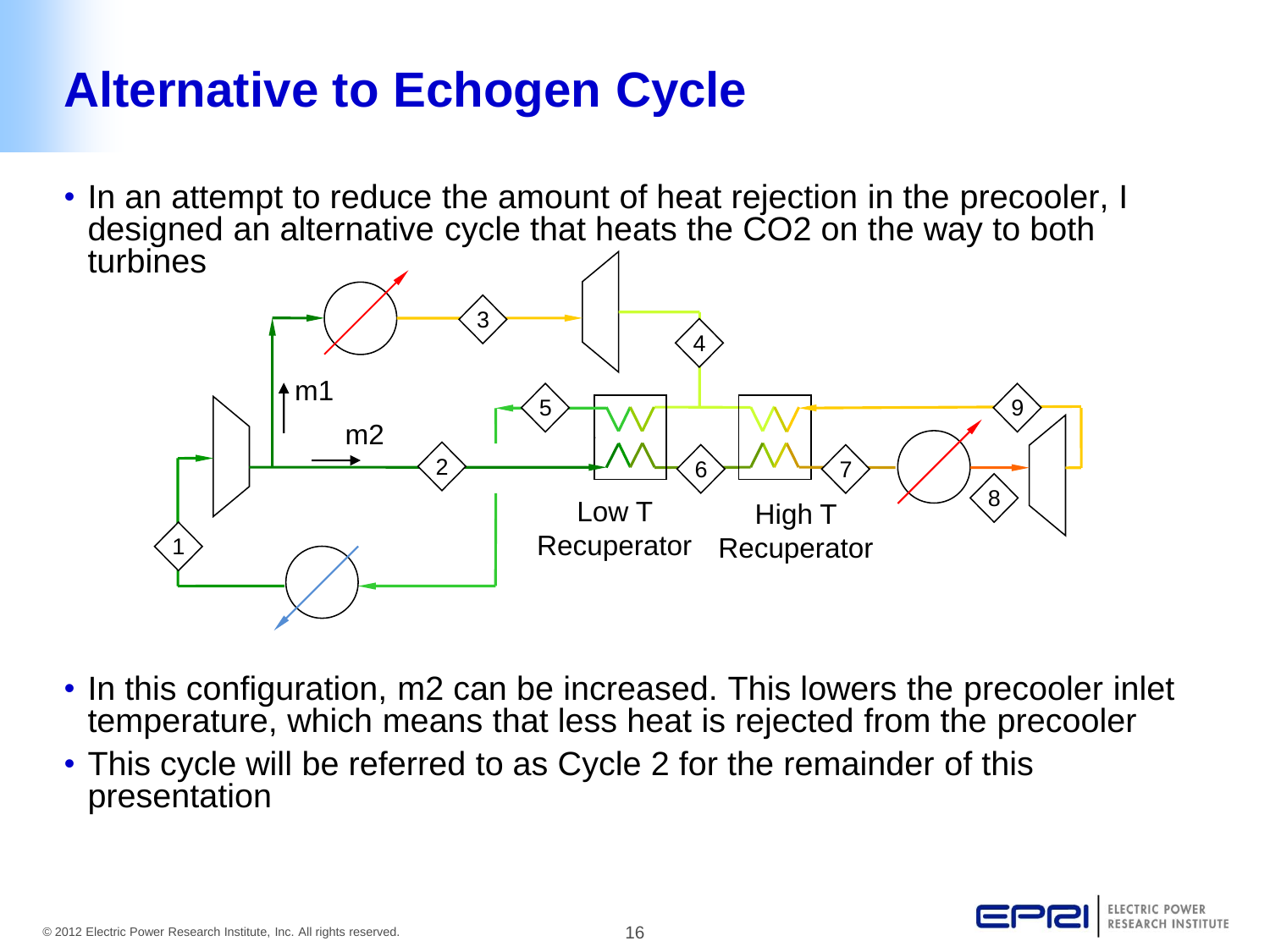#### **Recuperator Temperature Profile of Cycle 2**



- In this configuration, the precooler inlet temperature is lowered to 151°C, whereas in Cycle 1, the precooler inlet temperature was 174°C
- This means that slightly more heat was recuperated, while still maintaining the heat recovery advantages of Cycle 1

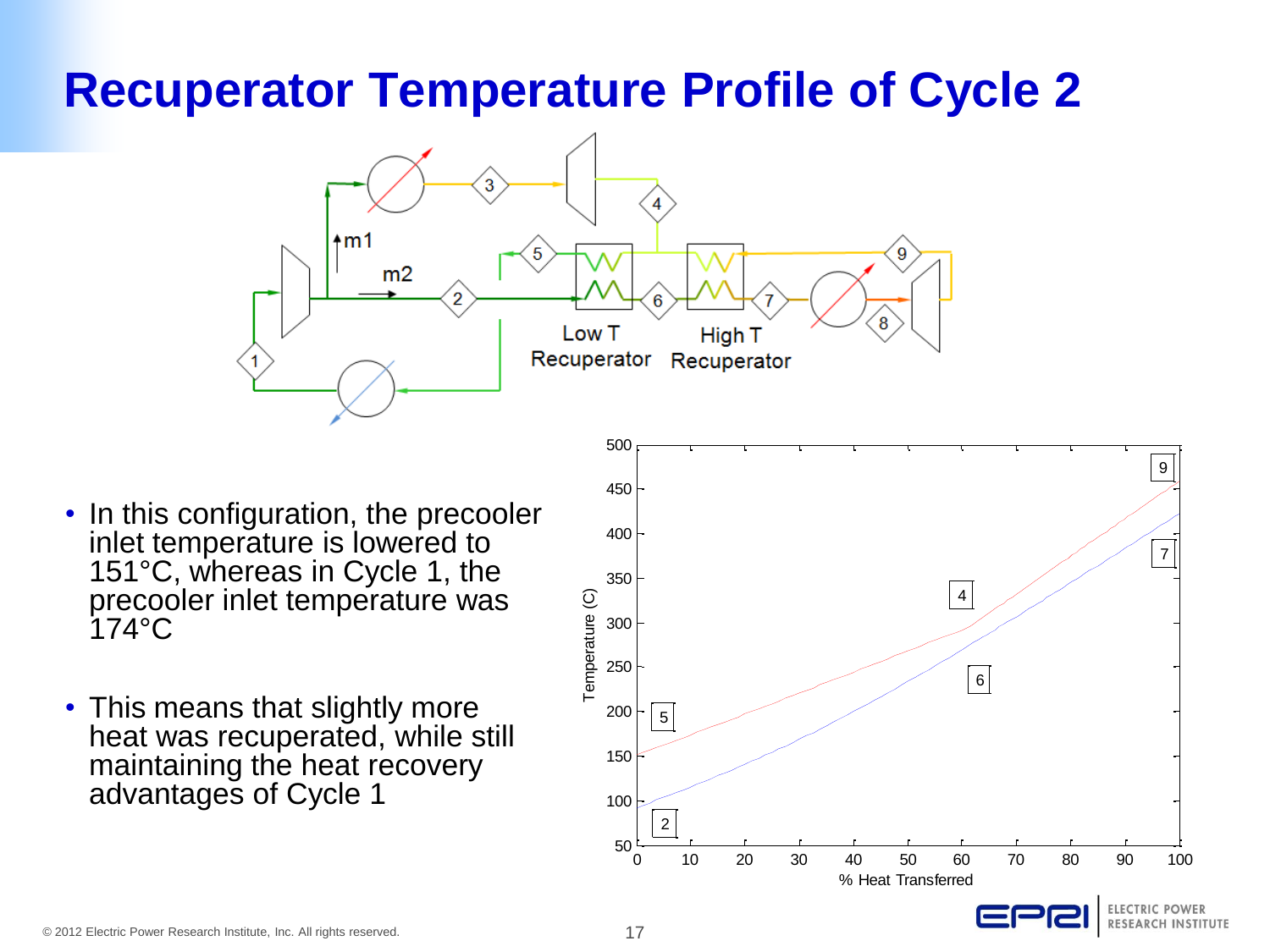#### **Performance of Cycle 2**

• Cycle 2 shows a slightly higher performance than Cycle 1 as a bottoming cycle for the H Class, but Cycle 1 yields a higher output than Cycle 2 when used with the LM6000

|                                                           | <b>H</b> Class | <b>LM6000</b>  |
|-----------------------------------------------------------|----------------|----------------|
| <b>Cycle 1 Power</b>                                      | <b>133 MW</b>  | 14.2 MW        |
| <b>Cycle 2 Power</b>                                      | <b>145 MW</b>  | <b>13.4 MW</b> |
| <b>Current Steam Bottoming Cycle Power</b>                | <b>195 MW</b>  | 14.0 MW        |
| • The power output of Cycle 2 is lower than the benchmark |                |                |
| power in both cases                                       |                |                |

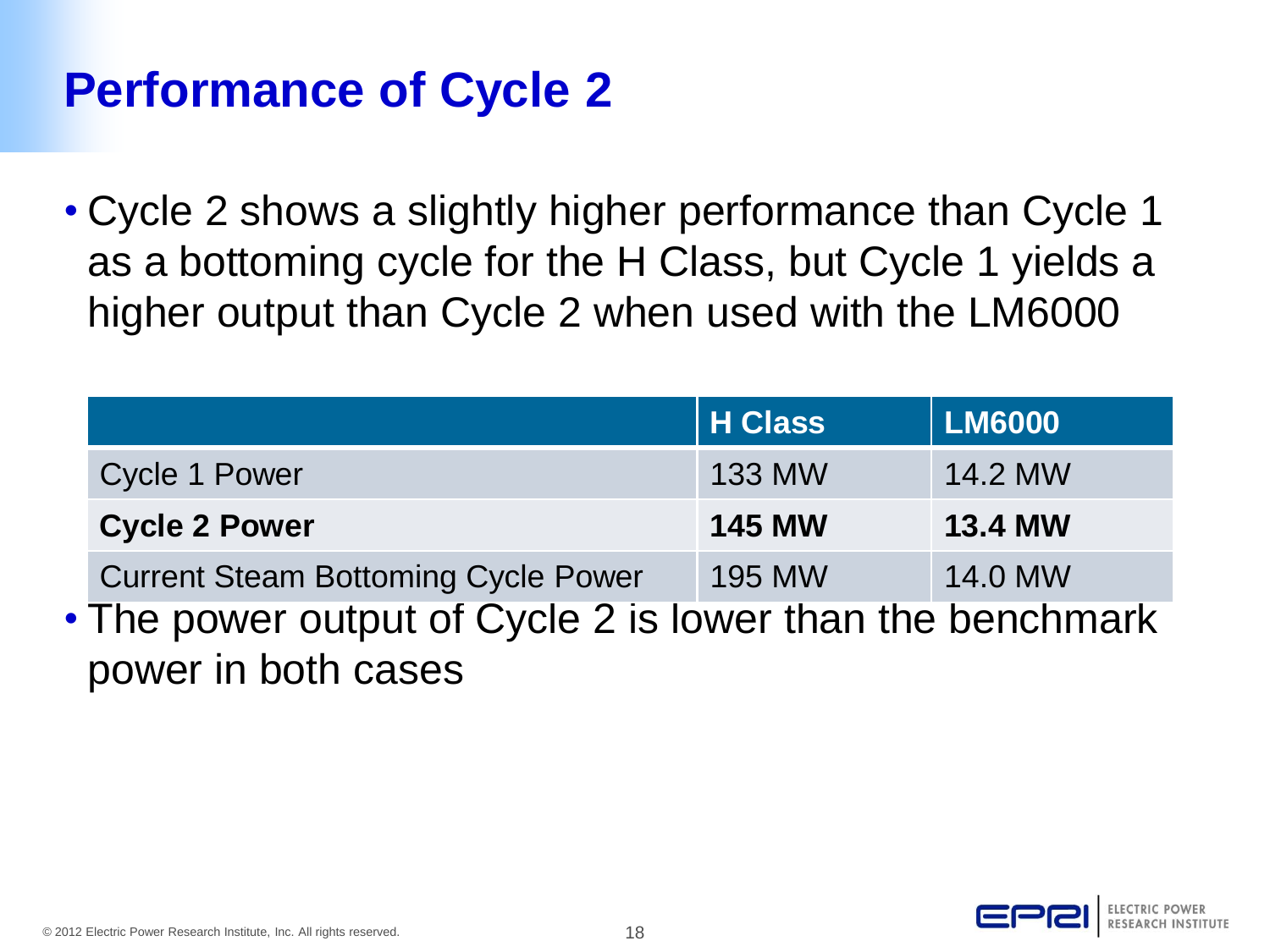## **Effect of Intercooling on Cycle Performance**

- One possibility for improving the net power output of these bottoming cycles is to utilize an intercooler
- Multistage compression decreases the compression work, improving the net power output of the cycle
- The effects of intercooling on each bottoming cycle are shown below

| <b>Cycle 1</b>  | <b>H</b> Class | <b>LM6000</b> |  |  |  |
|-----------------|----------------|---------------|--|--|--|
| W/O intercooler | <b>133 MW</b>  | 14.2 MW       |  |  |  |
| W/ intercooler  | <b>149 MW</b>  | 14.4 MW       |  |  |  |
|                 |                |               |  |  |  |
|                 |                |               |  |  |  |
| <b>Cycle 2</b>  | <b>H</b> Class | <b>LM6000</b> |  |  |  |
| W/O intercooler | <b>145 MW</b>  | 13.4 MW       |  |  |  |

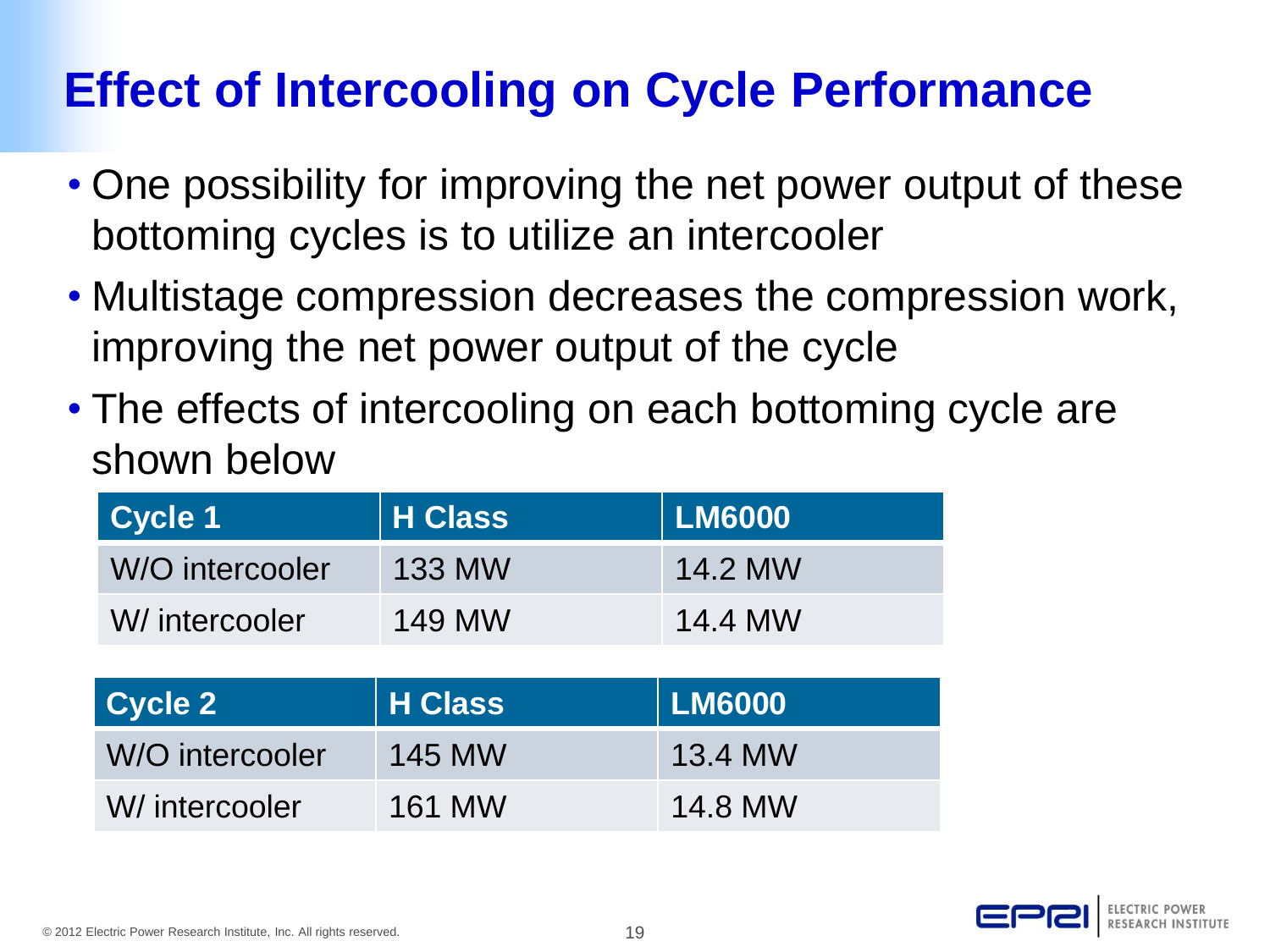## **Maximizing Heat Transfer**

- Both Cycle 1 and Cycle 2 reject too much heat through the precooler, rather than utilizing this heat in the recuperator.
- This effect is caused by differing stream heat capacities and mass flow rates.
- To fix this problem, a complete redesign was required, borrowing features from both the Echogen Cycle, and Cycle 2.
- The key to maximizing both external heat transfer and recuperator effectiveness can be understood by graphically examining the specific heat capacity of the high pressure and low pressure streams as the temperature changes

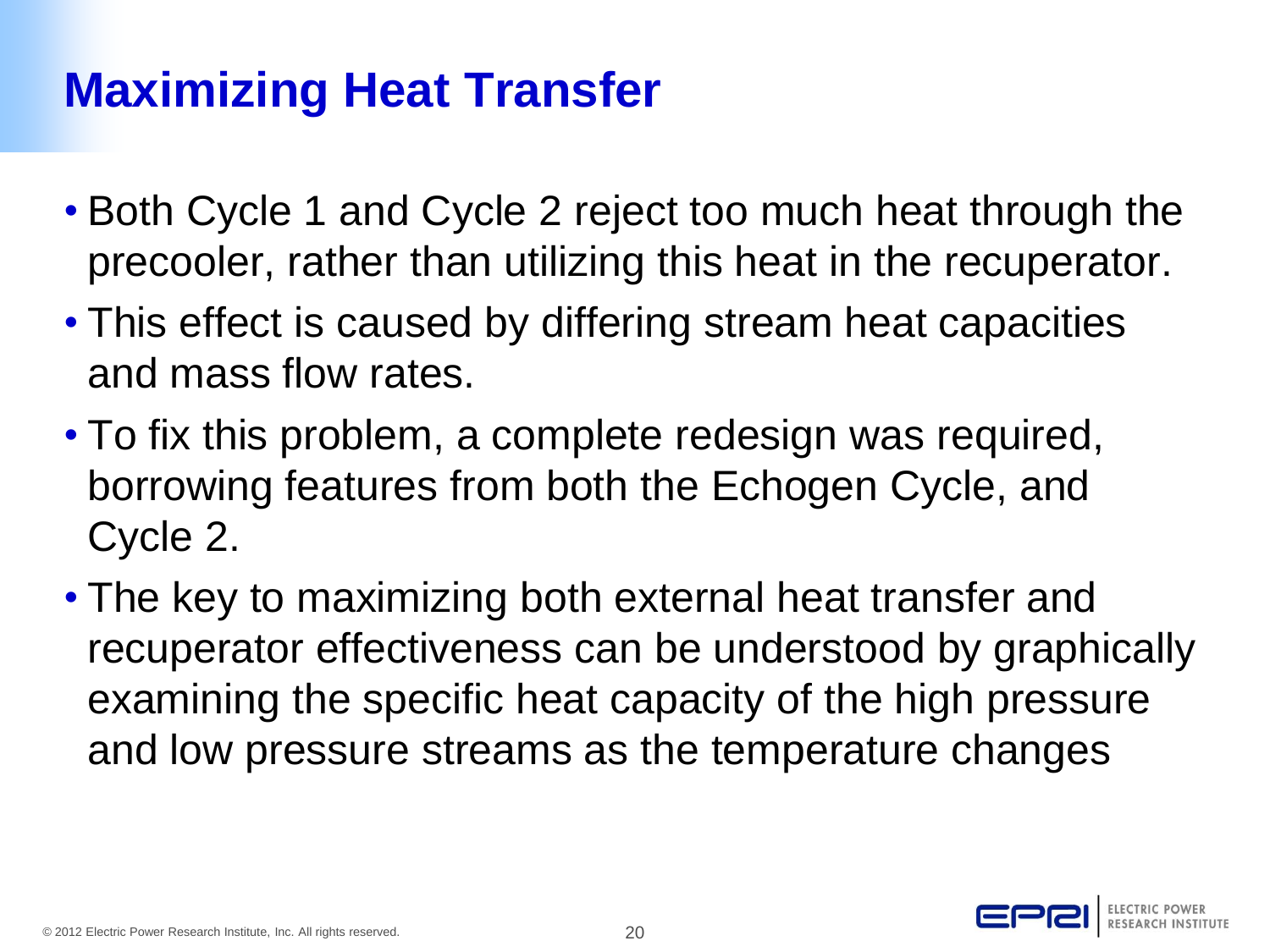## **Heat Capacity as a Function of Temperature**

Key Properties

- At all relevant temperatures, CO2 at high pressure has a significantly higher heat capacity than at low pressure.
- The heat capacity of the high pressure CO2 drops rapidly with rising temperature.
- The low pressure CO<sub>2</sub> and combustions products track fairly closely, except at very low temperatures.
- The differences in heat capacity at different temperatures cause problems within the heat exchangers.
- The solution is to vary the mass flow rates according to heat capacity.



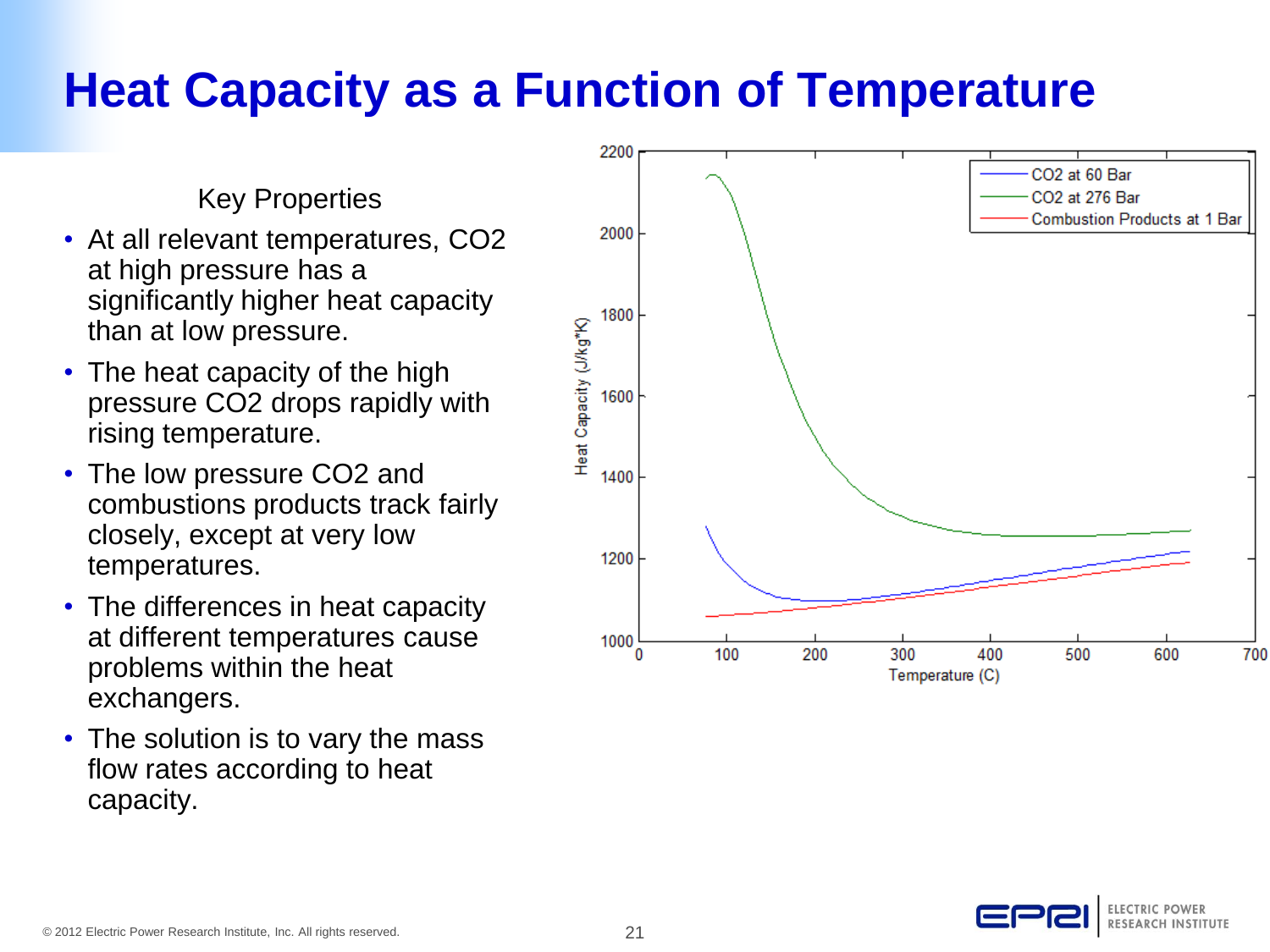

The flow from the compressor can be heated in one of two ways:

- 1. Heated externally by the topping cycle exhaust gases
- 2. Heated internally through recuperated heat from the turbine outlet streams

Changing the mass flow rates at state 4 and 5 exercises greater control over the recuperator and heat exchanger temperature profiles, maximizing heat recovery from both the topping cycle exhaust and from the turbine outlet streams.

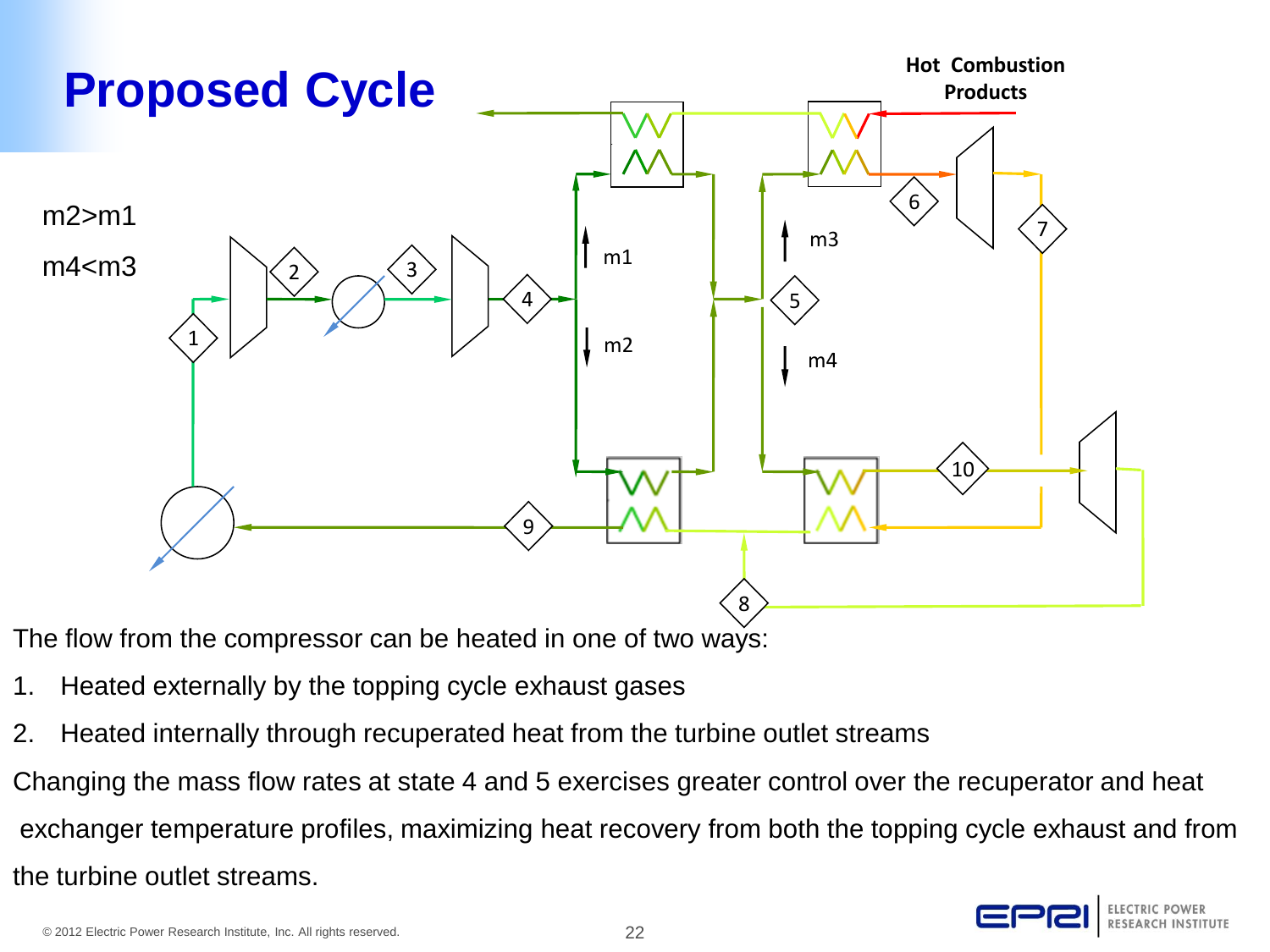## **Recuperator Temperature Profile of Cycle 3**



- The hot and cold side temperature track each other better in Cycle 3 than either Cycle 1 or Cycle 2.
- The precooler inlet temperature reaches a temperature nominally above the main compressor outlet temperature.
- This signifies that Cycle 3 is recuperating as much heat as possible under the design constraints, while still maintaining high heat recovery.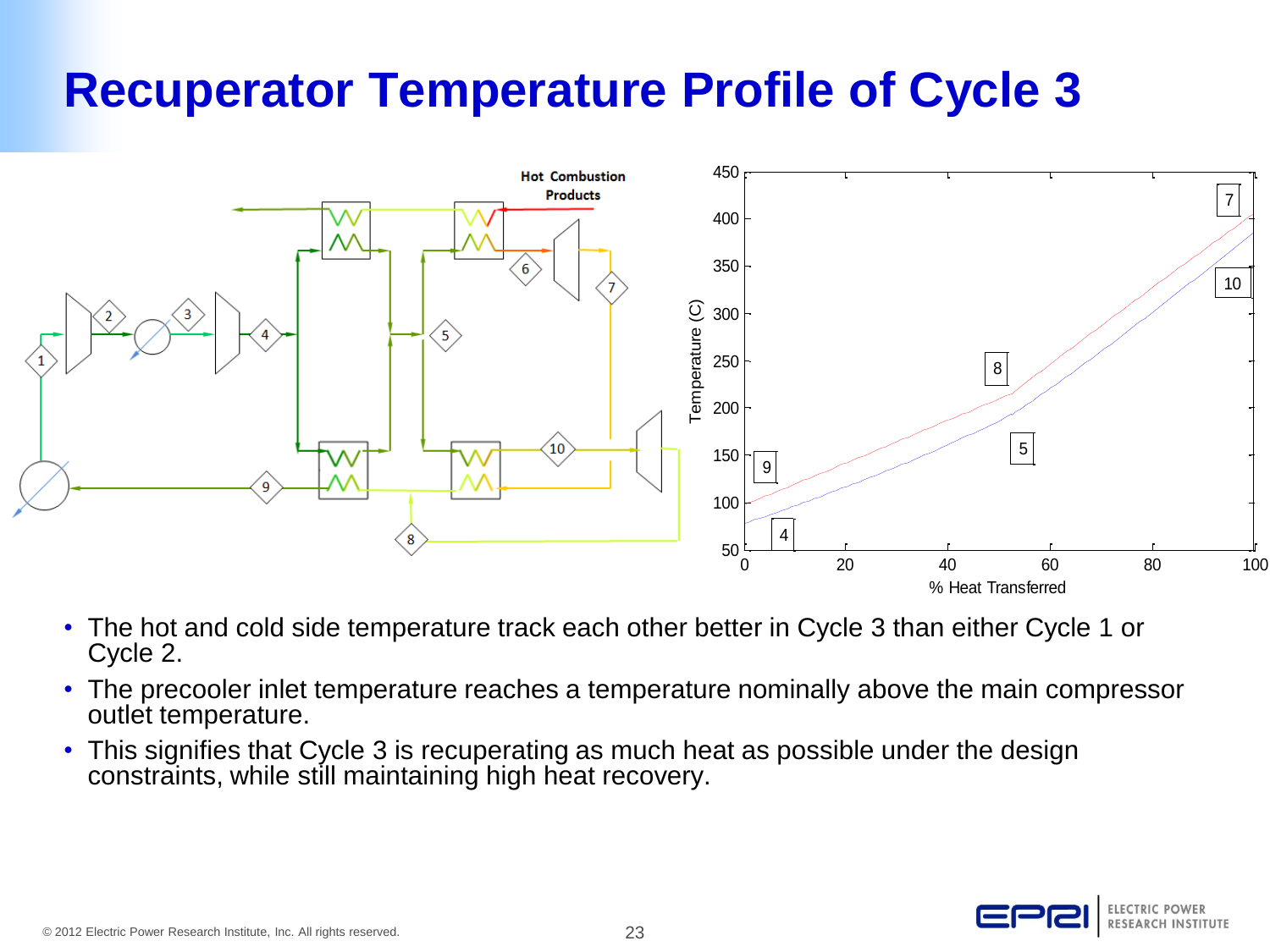# **Cycle 3 Performance**

• Cycle 3 outperforms all of the other proposed sCO2 bottoming cycles, both on the H Class and the LM6000

|                                            | <b>H</b> Class | <b>LM6000</b>  |
|--------------------------------------------|----------------|----------------|
| <b>Cycle 1 Power</b>                       | <b>133 MW</b>  | 14.2 MW        |
| <b>Intercooled Cycle 1 Power</b>           | <b>149 MW</b>  | 14.4 MW        |
| <b>Cycle 2 Power</b>                       | <b>145 MW</b>  | 13.4 MW        |
| Intercooled Cycle 2 Power                  | <b>161 MW</b>  | 14.8 MW        |
| <b>Intercooled Cycle 3 Power</b>           | <b>169 MW</b>  | <b>15.2 MW</b> |
| <b>Current Steam Bottoming Cycle Power</b> | <b>195 MW</b>  | 14.0 MW        |

• Cycle 3 does not meet the power output of the H Class steam bottoming cycle.



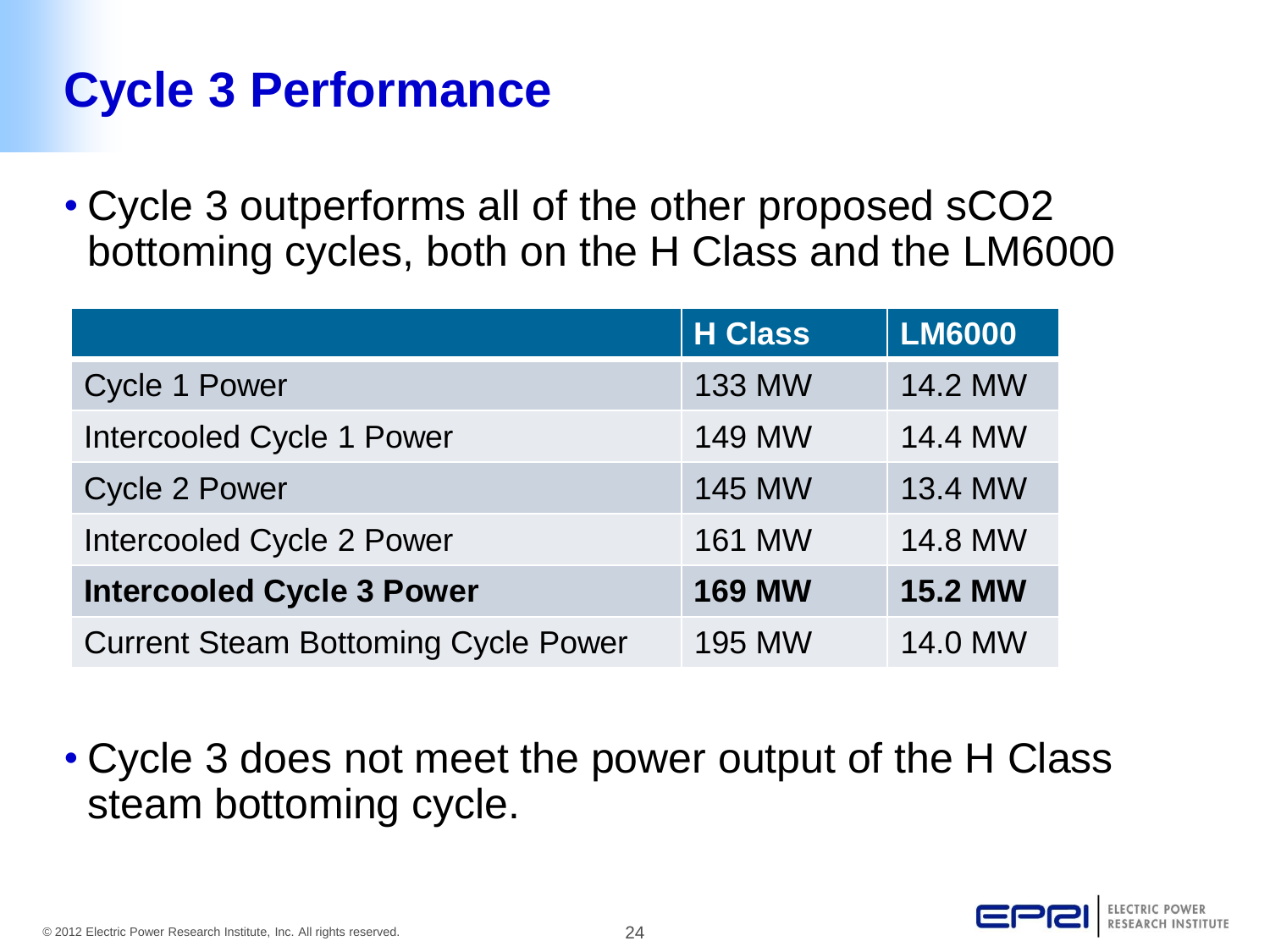## **Summary and Recommendations**

- In developing a bottoming cycle, the overall power output is a more valuable description of performance than thermal efficiency.
- An effective CO2 bottoming cycle will balance thermal efficiency with the ability to recover a large portion of heat from the exhaust gases of the topping cycle.
- None of the 3 bottoming cycles modeled met the performance of the current steam bottoming cycle in place on the Siemens H class combined cycle system, although all 3 surpassed the performance of the steam bottoming cycle in place on the GE LM6000 combined cycle system.
- This suggests that an sCO2 bottoming cycle may be better suited to low-temperature applications.

© 2012 Electric Power Research Institute, Inc. All rights reserved. 25

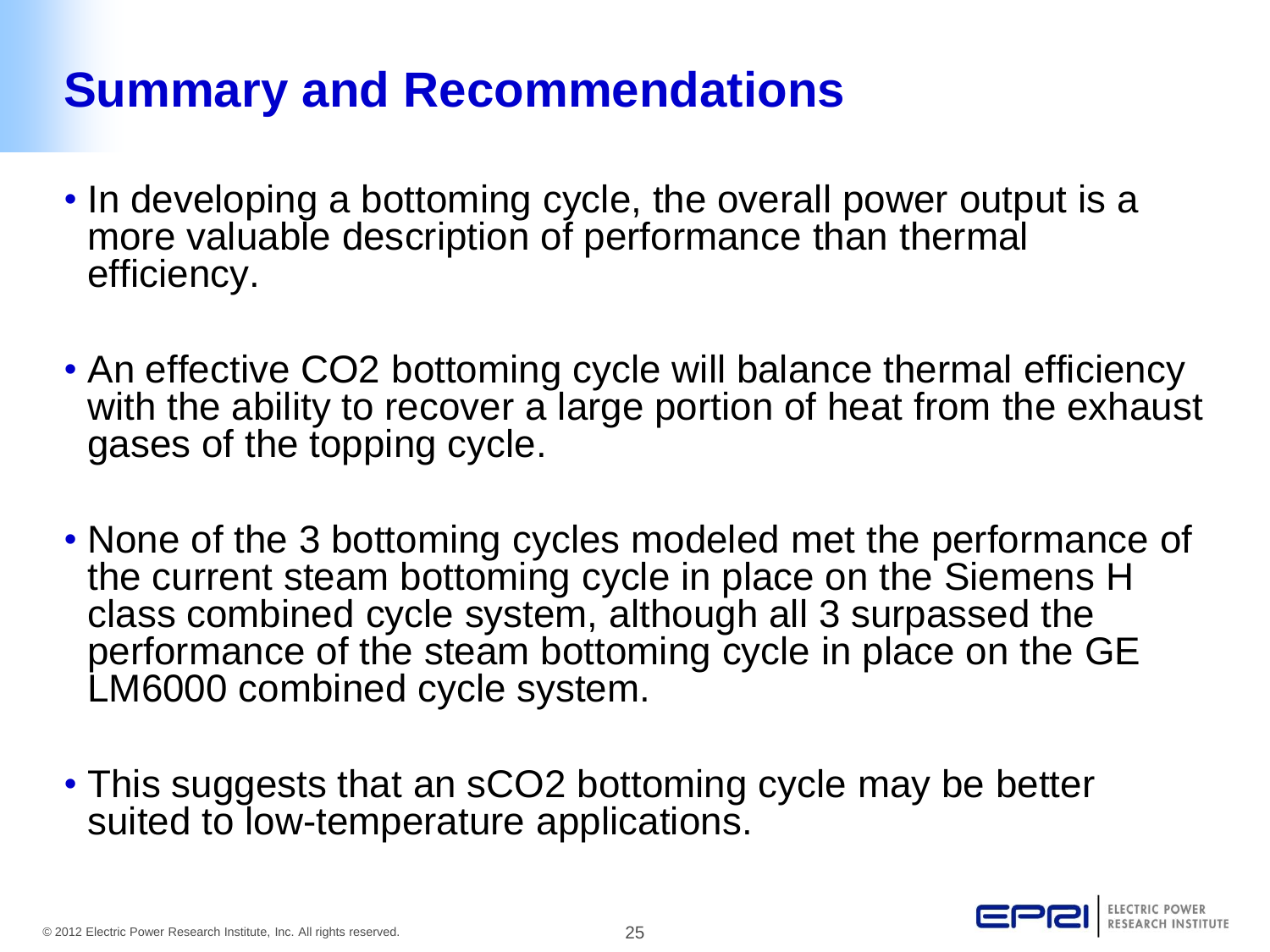## **Summary and Recommendations (cont.)**

- Despite having lower power output than the current H class steam bottoming cycle, an sCO2 cycle may still be justified economically by the possibility of a lower capital cost.
- Future research should include a cost-benefit analysis of the cycles featured in this presentation. Although Cycle 3 boasts the highest power output of the 3 cycles in this presentation, its design is of higher complexity, which is likely to make it more costly to implement.

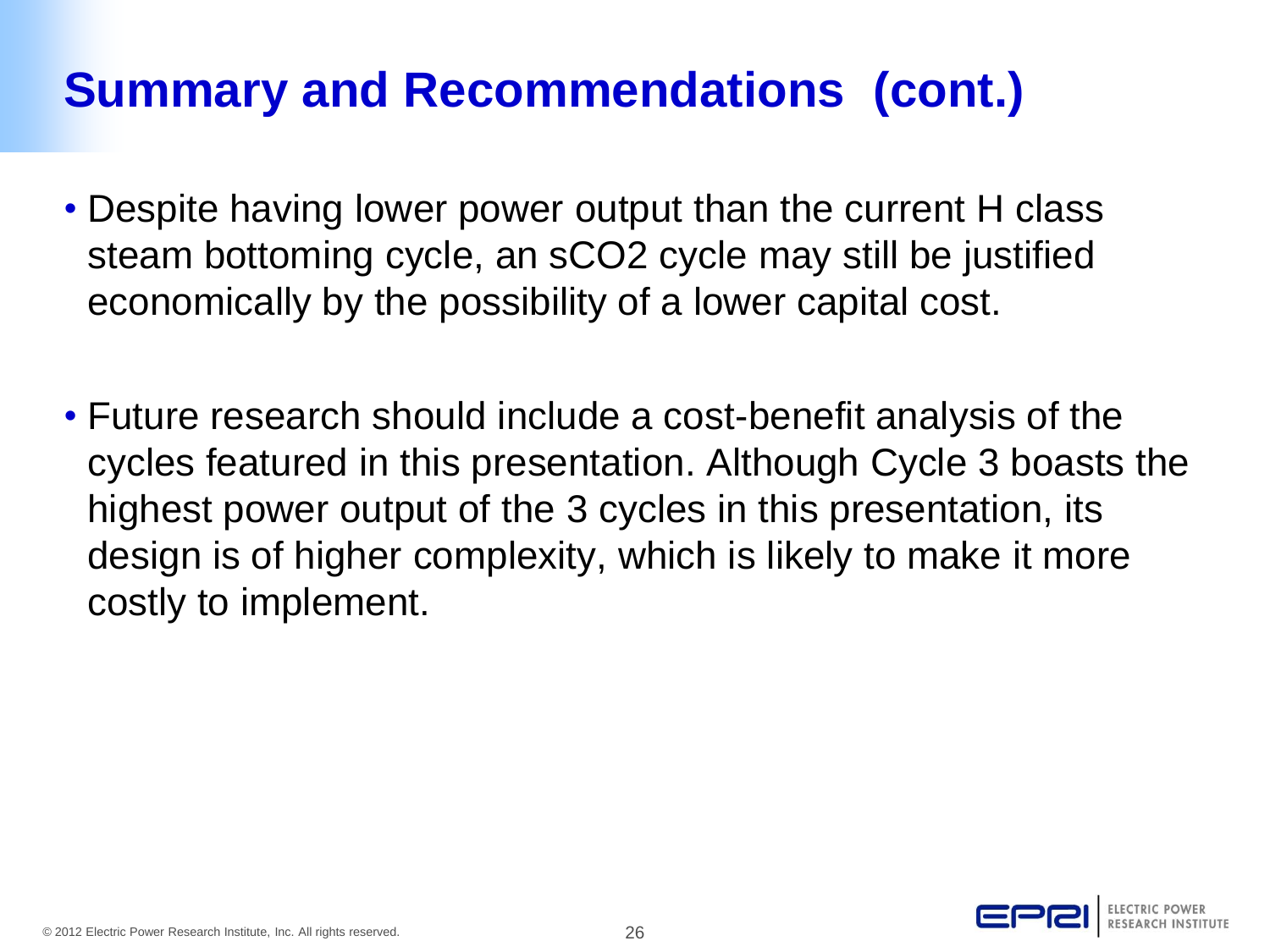## **Together…Shaping the Future of Electricity**

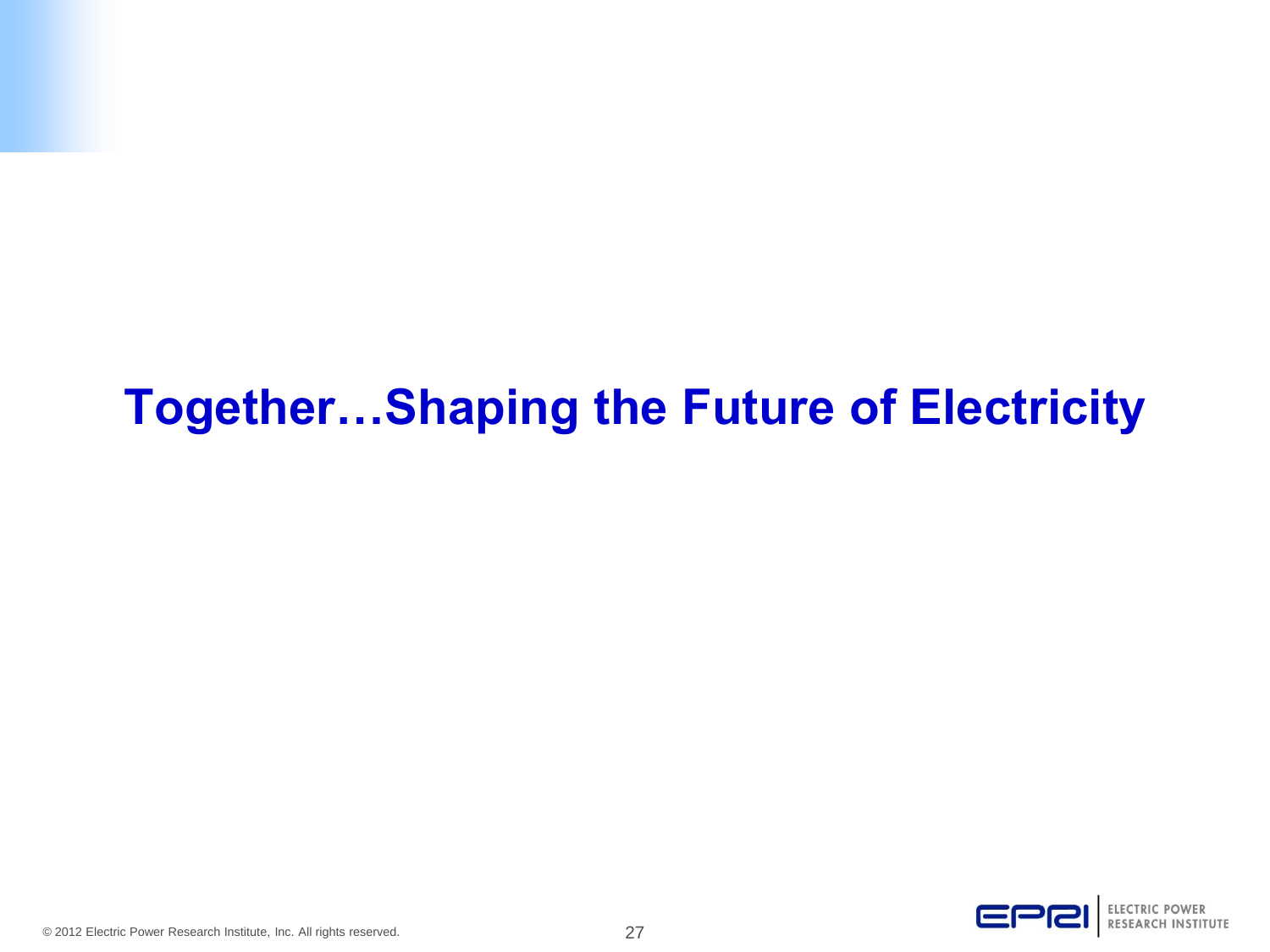## **Supplemental Slides**

- Exhaust Composition
- Power Output of Simple Recuperated Bottoming Cycle
- Cycle Fluid Property Tables

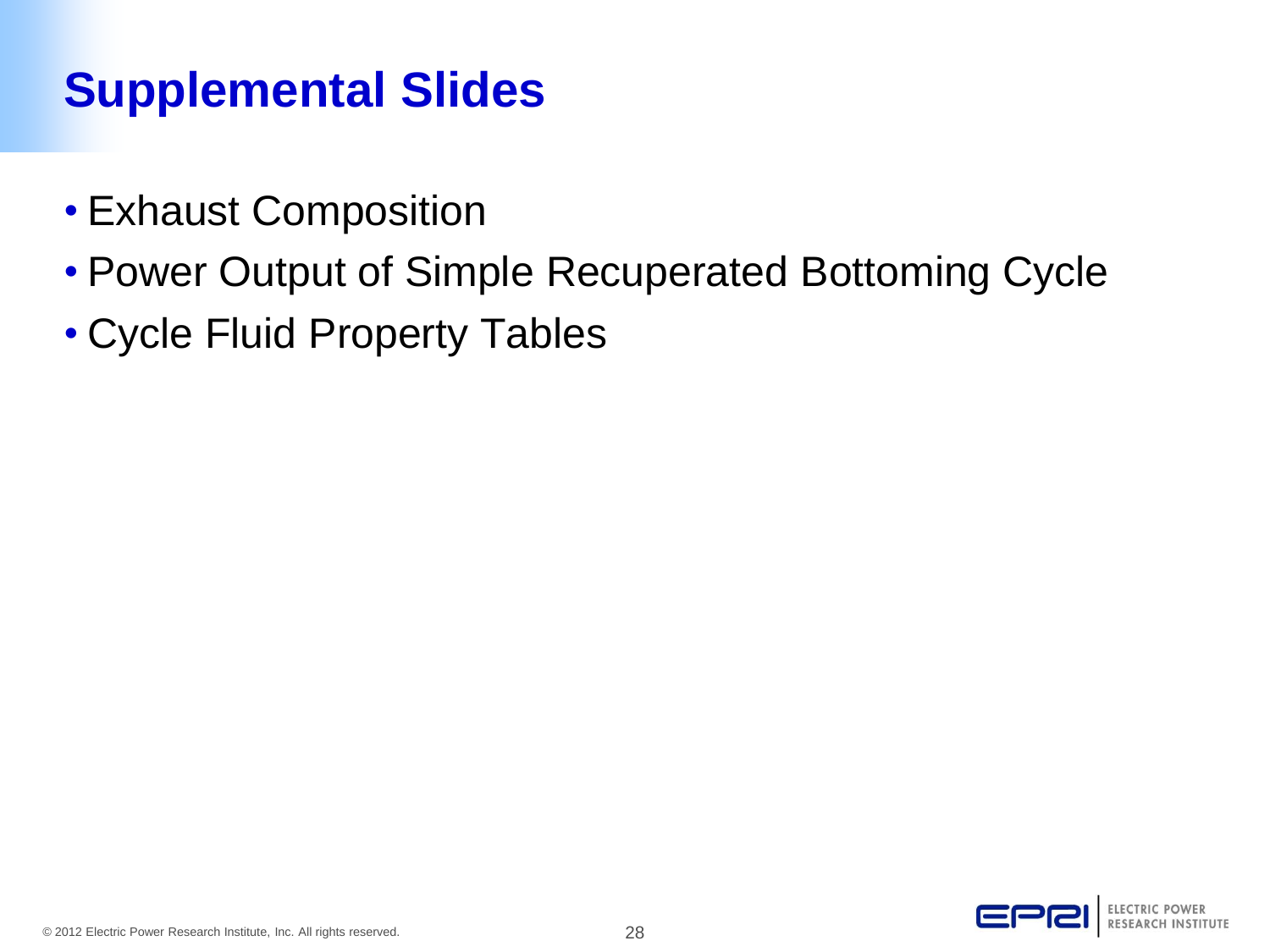#### **Exhaust Composition for Natural Gas**

| <b>Component</b> | % by mass |
|------------------|-----------|
| Argon            | 1.2%      |
| CO <sub>2</sub>  | 6.3%      |
| N <sub>2</sub>   | 73.4%     |
| <b>O2</b>        | 13.5%     |
| H2O              | 5.7%      |

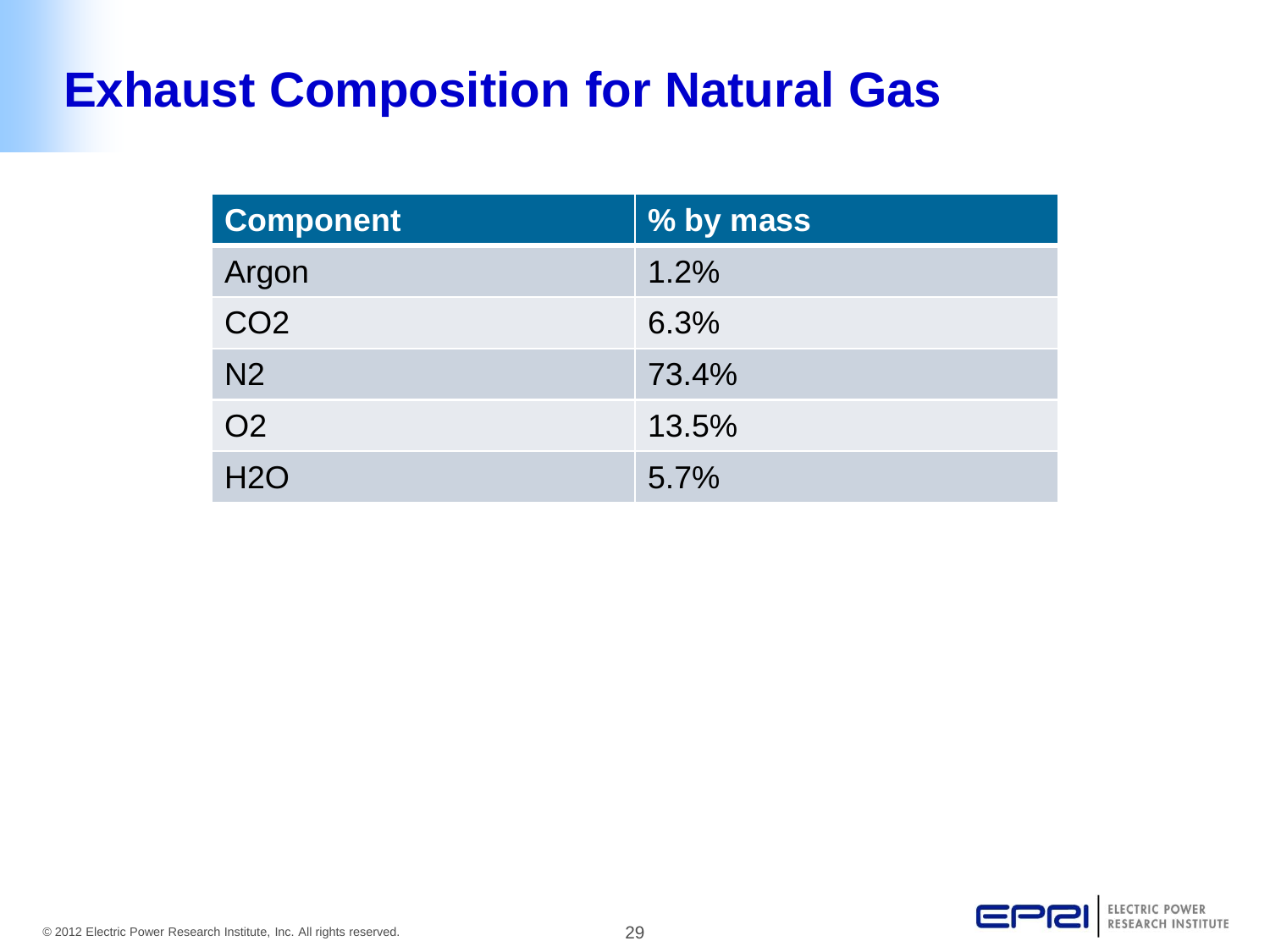#### **Power Output of Simple Recuperated Bottoming Cycle**



|               | <b>Power</b>   |
|---------------|----------------|
| H Class       | 94.9 MW        |
| <b>LM6000</b> | <b>11.1 MW</b> |

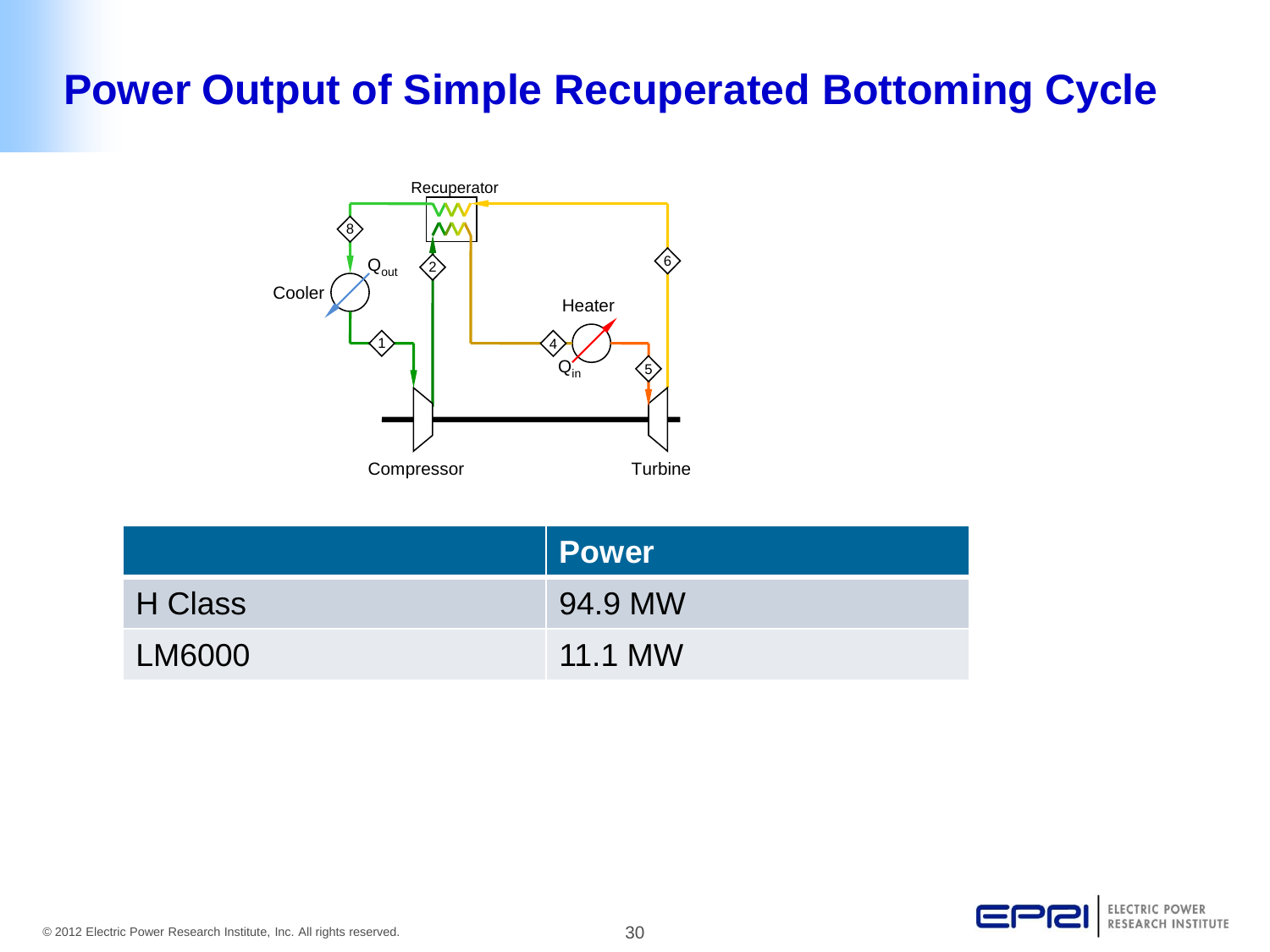## **Cycle 1**



| <b>H</b> -class                               | State                     |          |         |          |          |          |          |          |          |
|-----------------------------------------------|---------------------------|----------|---------|----------|----------|----------|----------|----------|----------|
| Power Output=133 MW<br>Efficiency = $28.38\%$ | Pressure(Bar)             | 85       | 276     | 274.62   | 85.85642 | 85.42714 | 85.42714 | 274.62   | 273.2469 |
|                                               | Temperature $(^{\circ}C)$ | 36.85    | 86.368  | 604.85   | 461.2494 | 313.7194 | 173.6727 | 292.7264 | 441.2494 |
| $ml = .525$                                   | Enthalpy(J/kg)            | 332124   | 367957  | 1099625  | 938234   | 767185.1 | 607230   | 704704.8 | 893758.8 |
| $m2 = .475$                                   | $Entropy(J/kg*K)$         | 1425.818 | 1440.82 | 2754.284 | 2778.958 | 2520.066 | 2208.536 | 2197.987 | 2495.847 |

| <b>LM6000</b>                              | State                     |          |          |          |          |          |          |          |          |
|--------------------------------------------|---------------------------|----------|----------|----------|----------|----------|----------|----------|----------|
| Efficieny = $25.92\%$<br>Power = $14.2$ MW | Pressure(Bar)             | -85      | 276      | 274.62   | 85.85642 | 85.42714 | 85.42714 | 274.62   | 273.2469 |
|                                            | Temperature $(^{\circ}C)$ | 36.85    | 86.36867 | 450.85   | 322,3767 | 187.6403 | 129.0114 | 167.5142 | 302.3767 |
| $m1 = .556$                                | Enthalpy $(J/kg)$         | 332123.9 | 367957.2 | 905684.2 | 776987.3 | 623450.4 | 553607.4 | 525261.1 | 717528   |
| $m2 = .444$                                | $Entropy(J/kg*K)$         | 1425.818 | 1440.821 | 2511.451 | 2535.718 | 2244.283 | 2082.024 | 1837.842 | 2221.372 |

#### EPR **ELECTRIC POWER RESEARCH INSTITUTE**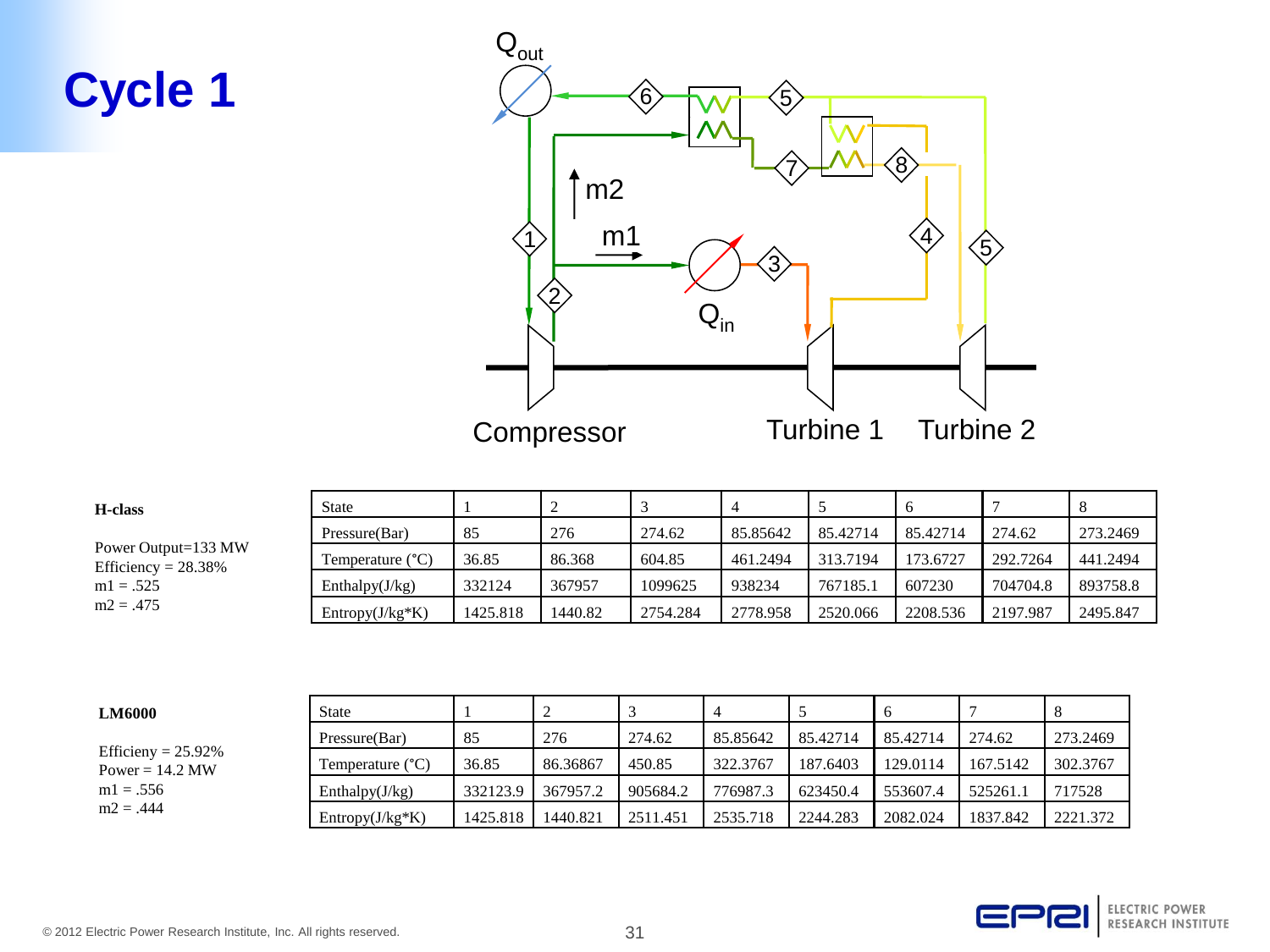

|                                                   | <b>State</b>              |          |          |          |          |          |          |          |          |         |
|---------------------------------------------------|---------------------------|----------|----------|----------|----------|----------|----------|----------|----------|---------|
| H-class                                           | Pressure(Bar)             | 84       | 276      | 274.62   | 84.84634 | 84.42211 | 277.3869 | 278.7808 | 280.1817 | 85.2727 |
| $m1 = .45$                                        | Temperature $(^{\circ}C)$ | 36.85    | 91.75647 | 421.85   | 294.9499 | 150.6635 | 274.528  | 421.85   | 604.85   | 458.106 |
| $m2 = .55$                                        | Enthalpy $(J/kg)$         | 341601.2 | 379495.2 | 869268.1 | 745921.6 | 580542.8 | 680183.8 | 868859   | 1099368  | 934596. |
| Power = $145 \text{ MW}$<br>Efficiency = $31.18%$ | $Entropy(J/kg*K)$         | 1457.04  | 1472.67  | 2460.11  | 2484.50  | 2149.20  | 2152.12  | 2456.61  | 2749.98  | 2775.28 |

|                                     | State             |          |          |          |          |          |          |          |          |          |
|-------------------------------------|-------------------|----------|----------|----------|----------|----------|----------|----------|----------|----------|
| <b>LM-6000</b>                      | Pressure(Bar)     | 84       | 276      | 274.62   | 84.84634 | 84.42211 | 277.3869 | 278.7808 | 280.1817 | 85.27271 |
| $m1 = .55$                          | Temperature (°C)  | 36.85    | 91.75647 | 246.85   | 136.49   | 117.6021 | 116.8103 | 246.85   | 451.15   | 319.8199 |
| $m2 = .45$<br>Efficiency = $24.78%$ | Enthalpy $(J/kg)$ | 341601.2 | 379495.2 | 643304.8 | 563183.7 | 539801.5 | 431455.7 | 642457   | 905574   | 774185.1 |
| Power = $13.4$ MW                   | $Entropy(J/kg*K)$ | 1457.042 | 1472.676 | 2084.794 | 2106.72  | 2049.073 | 1609.84  | 2080.546 | 2507.378 | 2532.267 |